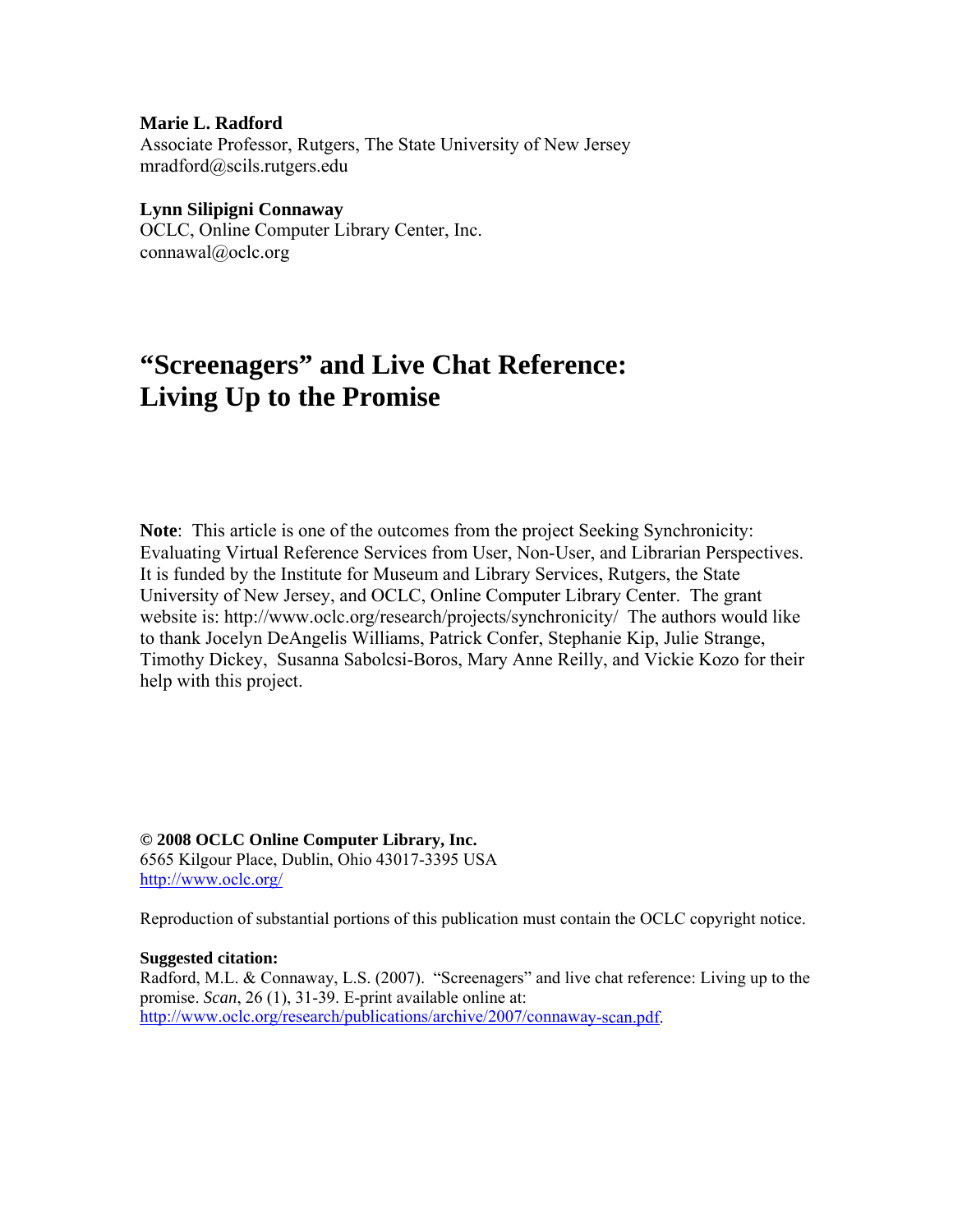**Abstract:** Today's 12-18 year old members of the Millennial Generation have been referred to as "screenagers" because of their affinity for electronic communication via computer, phone, television, etc. screens (see Rushkoff, 1996). These young Millennials are at home in the instant messaging and chat environment. It is well known that their communication and information-seeking behaviors are distinctly different from those of other age cohorts and radically different from those of the baby boomer generation. Libraries are providing Web-based virtual reference services (VRS) as alternatives to traditional face-to-face (FtF) reference services to meet the information needs of virtual as well as FtF library users. This paper presents the revealing results of an international study of communication and information-seeking including a series of three focus group interviews with 12-18 year olds and analysis of a random sample of 431 live chat reference transcripts drawn from an international population. Focus groups were conducted with the cooperation of public and school librarians in collaboration with public school teachers. Analysis of these focus group interviews with groups of urban, suburban, and rural screenagers reveals their communication and information-seeking preferences. These groups have revealed that they use IM for socializing and collaborative homework, yet perceive library VRS differently then these other virtual encounters; they also express a preference for FtF encounters with librarians. Implications of the findings for school librarians are discussed.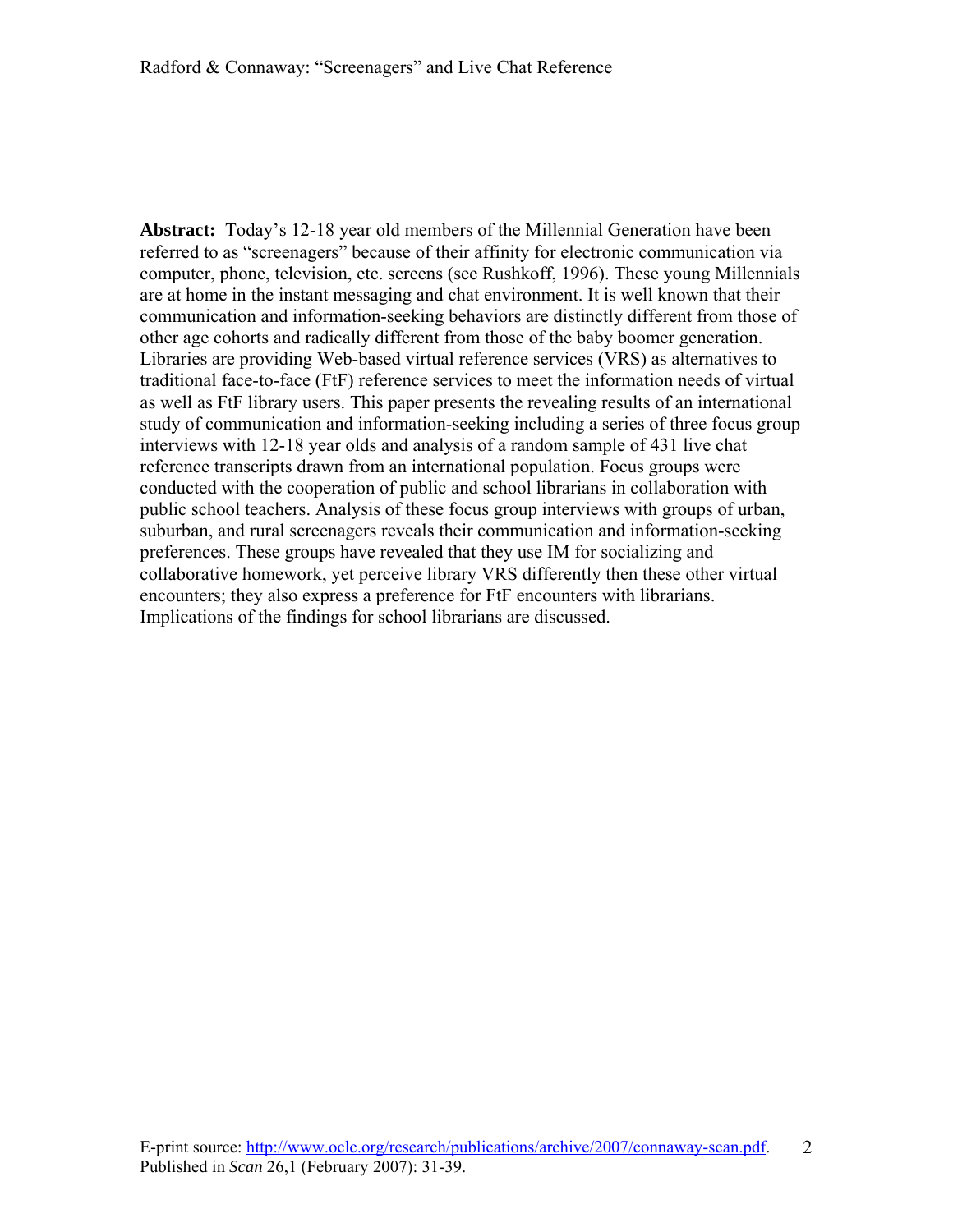### **Introduction**

Much scholarly and popular literature focuses on the Millennial Generation, born from 1979-1994 (Sweeney, 2006), also called Net Generation, Digital Generation, or Echo Boomers (Sweeney, 2006; Oblinger & Oblinger, 2005, 2006; Hallam & Partridge, 2006). This generation is second in size to the Baby Boomers (born 1946-1964) and will eventually outnumber Boomers, perhaps as early as 2010 (Sweeney, 2006, p. 2). Millennials have "behaviors and characteristics that distinguish them in degree or kind from previous generations *at the same age"* (emphasis in original, p. 1). Their communication and information-seeking behaviors are distinctly different from older cohorts and radically different from baby boomers. Millennials prefer electronic interfaces that offer more choice/selectivity; flexibility/convenience; and personalization/customization options, and demonstrate a penchant for experiential learning, impatience, a results-oriented approach to communication and searching tasks; and an aptitude for multi-tasking (Sweeney, 2006).

Twelve to18 year old Millennials are referred to here as "screenagers" because of their affinity for electronic communication via computer, phone, television, etc. screens (see Rushkoff, 1996). Agosto and Hughes-Hassell (2005) found: "when these teenagers have information needs, they turn to telephones, televisions, computers, and radios before turning to print resources such as newspapers, books, and magazines. In fact, books and magazines, still staples of many public and school libraries, were listed at the bottom of their list of resources" (p. 161). Screenagers are at home in instant messaging and chat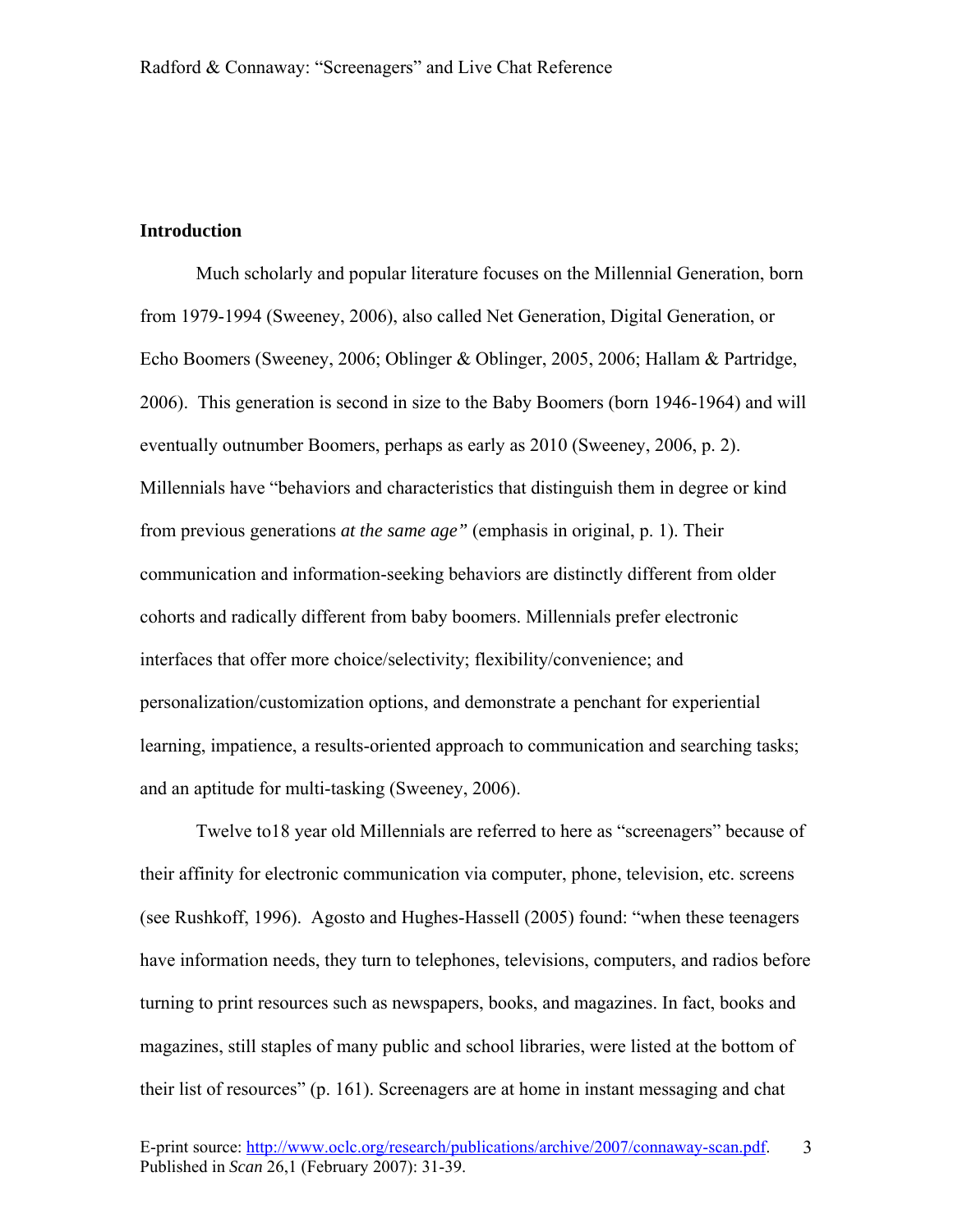environments to a degree unmatched by preceding generations, and exhibit Millennial characteristics to a greater degree than the older group (19-27 year olds).

 Responding to user demand and technological trends, an increasing number of libraries provide Web-based virtual reference services (VRS) as alternatives to traditional face-to-face (FtF) reference. VRS include asynchronous (e.g., e-mail), and synchronous (e.g., instant messaging/chat) formats. Information seekers increasingly turn to VRS for anonymity, convenience, (Tenopir, 2004), and extended hours (Ruppel & Fagan, 2002). Yet Braun (2002) noted that libraries have been slow to adopt instant messaging or chat that screenagers find more appealing than e-mail.

#### **Literature Review**

 The proliferation of VRS underscores the need to understand the behavior of users and providers, examine participant satisfaction, explore the needs of specific populations, and promote successful interactions. Interpersonal aspects have been shown to be critical to clients' perceptions of successful FtF reference interactions (Radford, 1993, 1998, 1999; Dewdney & Ross, 1994) and in virtual environments (Radford, 2006a; Walter & Mediavilla, 2005). VR encounters produce a complete transcript of each interaction, allowing researchers to conduct content analyses of the dialogue that may be too difficult and/or obtrusive to attempt during FtF encounters.

 Much VRS research involves evaluations of task-related dimensions such as accuracy (see Arnold & Kaske, 2005, Foley, 2002; Gross & McClure, 2001; Kaske & Arnold, 2002; Sloan, 2004; and White, Abels, & Kaske, 2003). More investigators are turning their attention to the interpersonal characteristics of VRS (see Carter & Janes,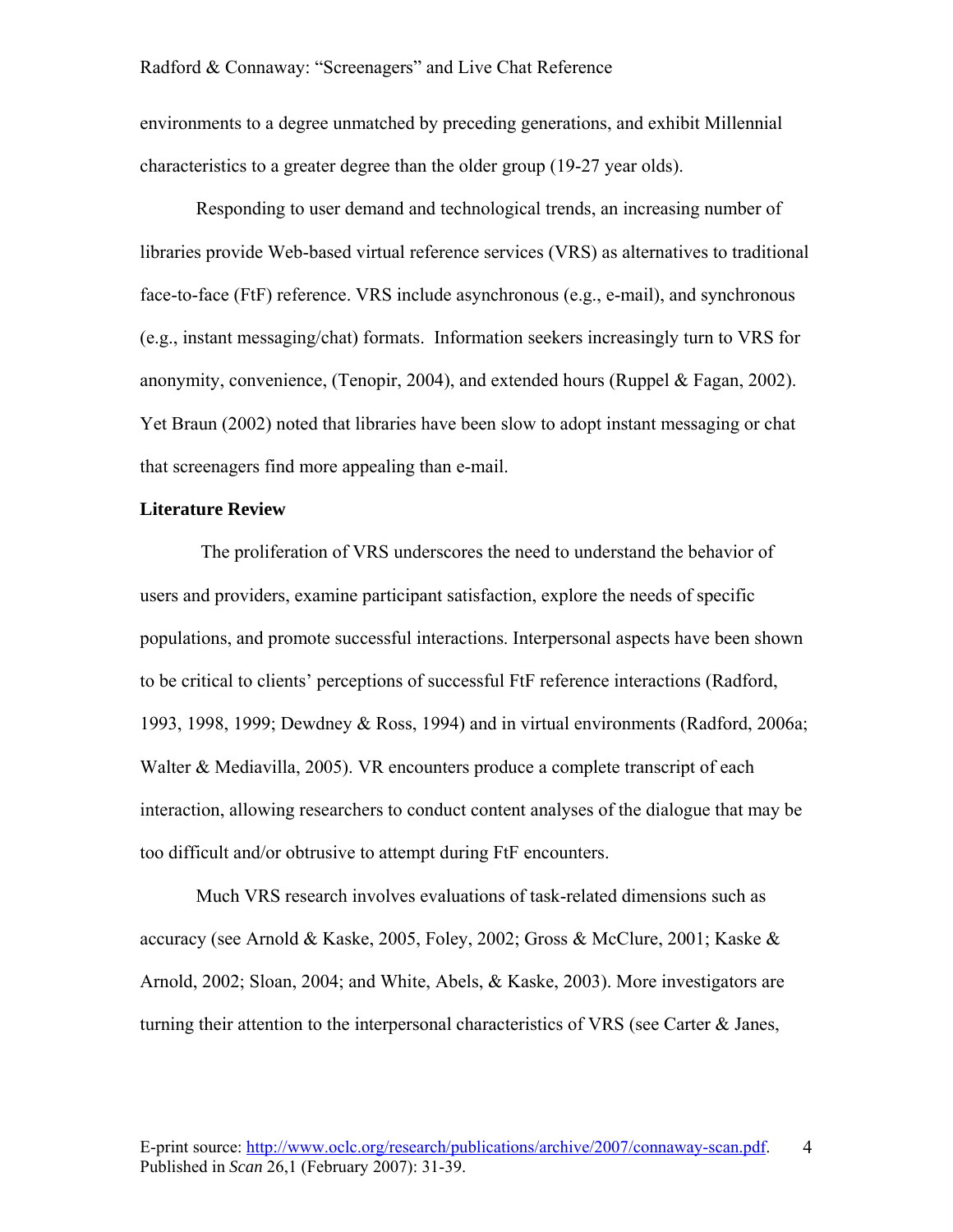2002; Janes & Mon, 2004; Mon, 2006; Nilsen, 2004; Radford, 2003, 2006a, 2006c; and Walter & Mediavilla, 2005).

#### **Millennials and Libraries**

Millennials have unique approaches to communication and information-seeking that influence their perception and use of libraries. They have "grown up with computers and video games…accustomed to multimedia environments: figuring things out for themselves without consulting manuals; working in groups; and multitasking" (Lippincott, 2005, p.13.2). Sweeney (2006) believes: "While some in the older generations may adapt quickly, they will always be immigrants and will never be as competent, resourceful, or 'natural' as the Millennial 'natives' born into this new culture" (p. 1). Older generations tend to search the web to complete a given task, but Millennials see the "web as their information universe…[and] prefer the global searching of Google to more sophisticated but more time-consuming searching provided by the library" (Lippincott, 2005, p. 13.3, see Schacter, Chung, & Dorr, 1998). They want easy access to full-text documents and become impatient with complex searching that yields citations or abstracts and "want not just speedy answers, but full gratification of their information requests on the spot (p. 13.13, see Connaway and Prabha, Forthcoming).

Millennials make limited use of libraries and view librarians in negative terms. Radford (2006c) found that librarians who reprimand adolescents for chat behaviors (such as flaming) can provoke or exacerbate rude behavior, and provides recommendations for promoting positive encounters. Research with urban teens found: "participants conveyed negative attitudes toward libraries and librarians and reported frustration with…aspects of library service such as strict rules, unpleasant staff, lack of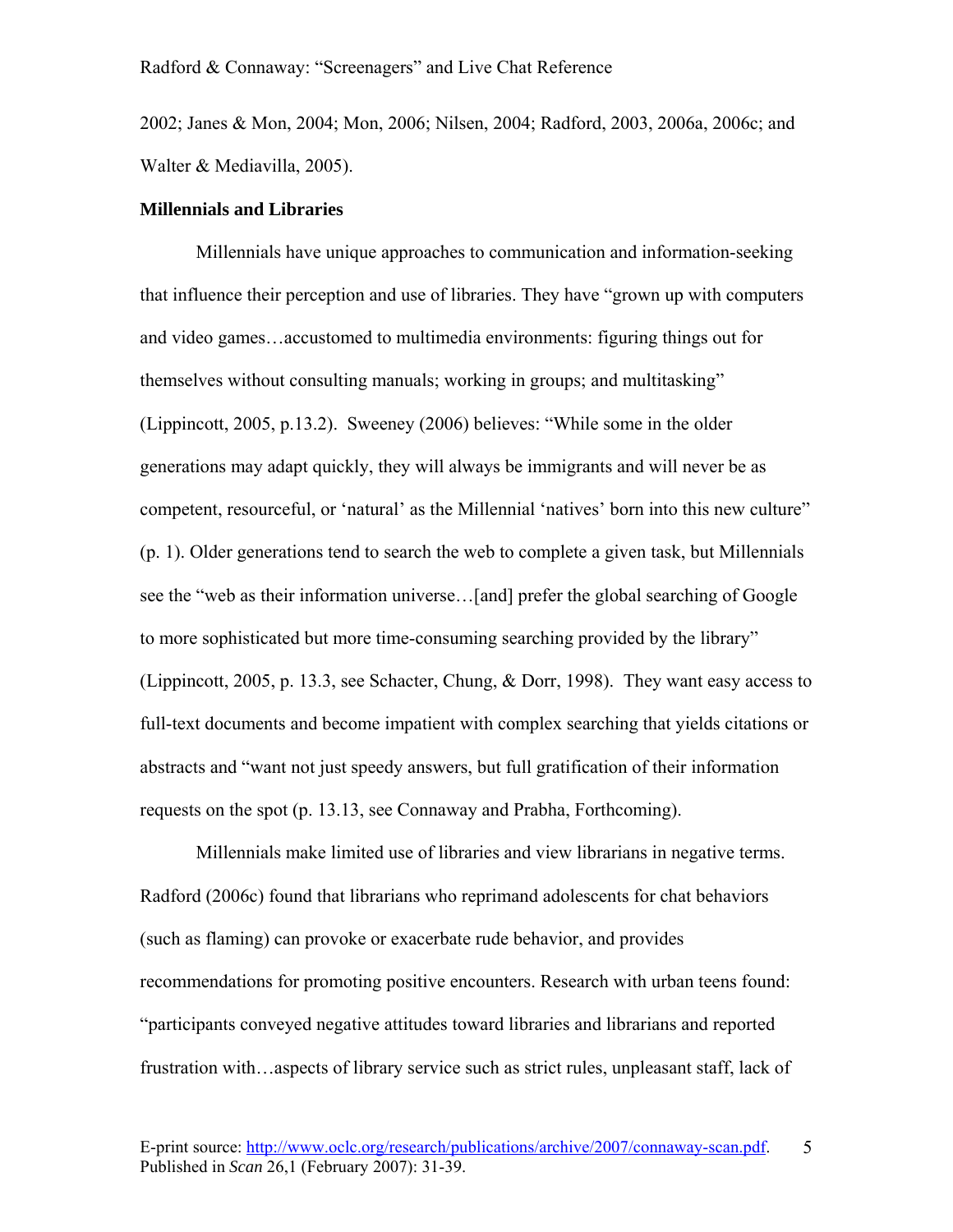culturally relevant materials, dreary physical spaces, and limited access to technology" (Agosto & Hughes-Hassell, 2005, p. 161).

Walther and Mediavilla (2005) believe VRS will appeal to Millennials who are frequent users of IM and social networking sites such as  $MySpace.com$  (Hempel, 2005). Further, Millennials "were not competent participants in the text-oriented discourse environment created by reference librarians. When teens go online with their friends, spelling is less important than rapid response, and capital letters and punctuation are nonexistent. The aim is to connect. Content is almost irrelevant. Indeed when teens go online with their friends, the medium is the message" (Walter  $\&$  Mediavilla, 2005, p. 12, see also Fagan & Desai, 2003, and Janes, 2002). Walther and Mediavilla (2005) believe that: "Unfortunately, the librarians we studied seem to have grafted inferior versions of the communication styles and protocols of face-to-face reference onto some rather clunky software" (p. 14). They conclude that VRS has not yet lived up to its promise for young people.

#### **Theoretical Perspective and Research Questions**

This research builds on the work of Watzlawick, Beavin and Jackson (1967), as applied by Radford to FtF (1993, 1999) and chat (2006a, 2006c) reference encounters. Watzlawick et. al, (1967) proposed that all messages have two dimensions**:** content (information) aspects and relational (affect, interpersonal) aspects. Research questions derived from gaps in the literature and application of the Watzlawick et al. (1967) perspective are:

- What are teenager's communication and information-seeking preferences?
- What relational dimensions are present in chat reference?
- What are the differences in the relational dimensions of teenaged VRS users, other users and librarians?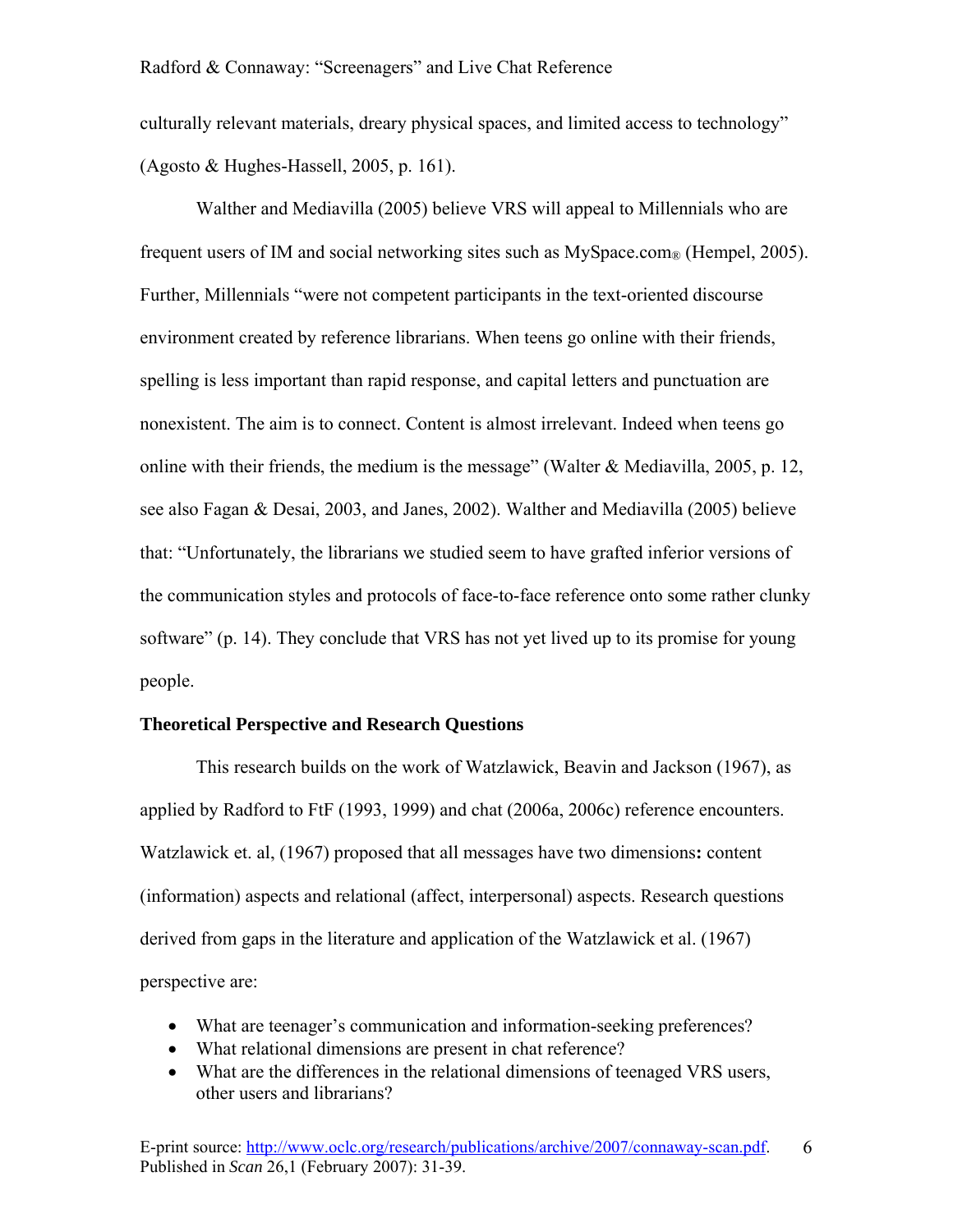- What critical factors influence decisions to use VRS?
- How is the lack of nonverbal cues compensated for in VRS?
- How does VRS users' satisfaction with FtF reference compare to VRS?

#### **Method**

 Data were collected from three focus groups and from analysis of a random sample of 431 VRS transcripts from an international service provider. Procedures for data collection, selecting participants, data analysis, and a report of results are given below.

#### **Focus Group Interviews**

 Three focus groups were conducted with young Millennials (screenagers), in three Northeastern states, one each from rural, suburban, and urban areas who were regular library users, but had not used VRS. Participants were recruited by librarians from one school and two public libraries in collaboration with public school teachers. Two (rural and urban) groups were held at public libraries, one (suburban) at a public high school. The suburban high school participants were from a history class. The urban and rural participants were recruited by public librarians.

Of the 33 total participants,  $18 (55\%)^1$  $18 (55\%)^1$  were female and 15 (45%) male. Ethnic composition was: 21 (64%) Caucasian, 6 (18%) African-American, and 6 (18%) Hispanic/Latino. Thirty-one (94%) participants were in high school and 2 (6%) were in junior high, with ages from 12-18. Participants signed informed consent forms and parental signatures were also obtained for those under 18.

The transcripts were audio taped and transcribed verbatim. Names were removed for confidentiality. The transcripts were qualitatively analyzed and common themes were identified for each question (see Appendix A for focus group questions).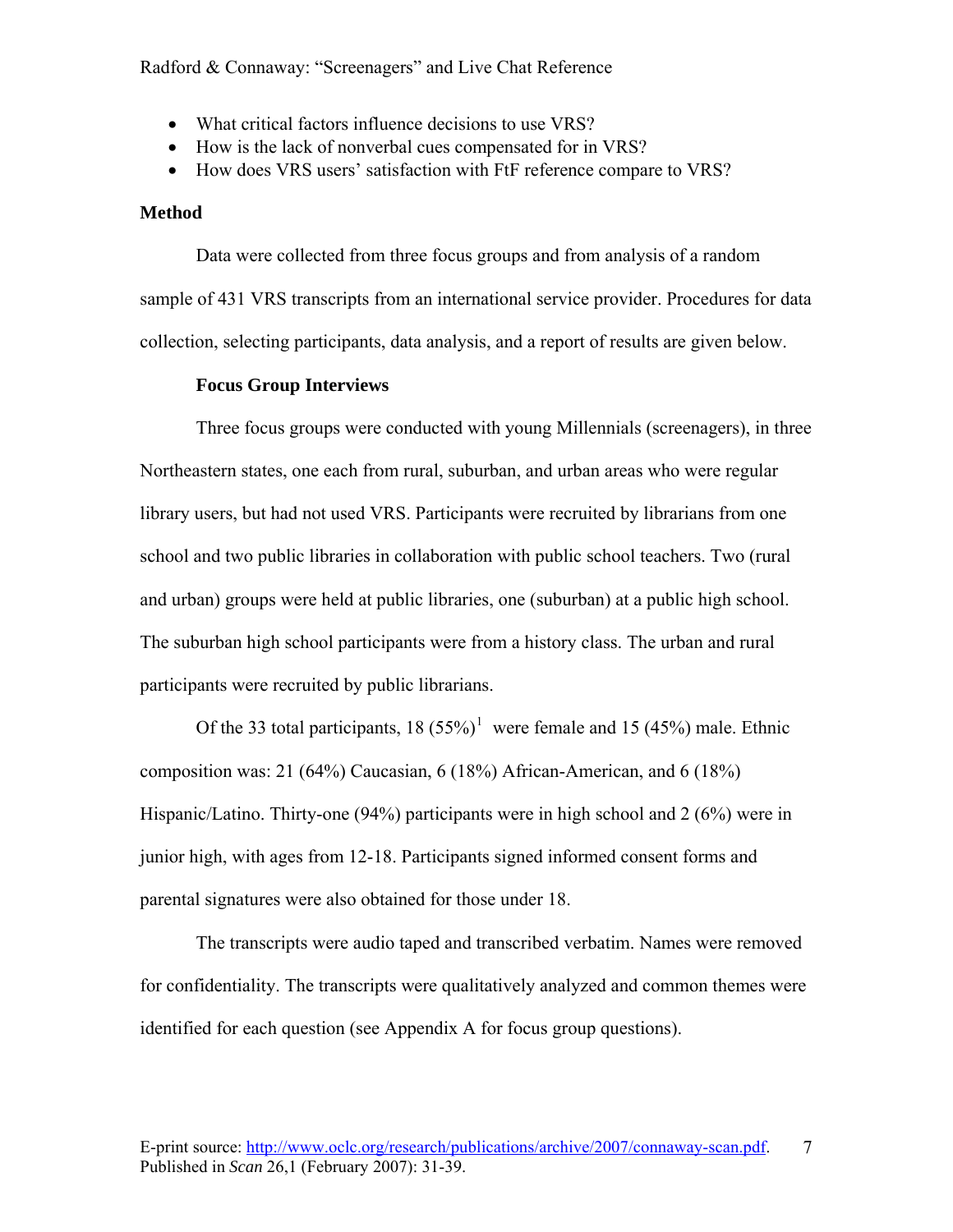#### **Focus Group Results and Discussion**

#### **Preference for Independent Information-seeking**

Several common themes emerged across all three groups. These screenagers prefer to use Google, other search engines, browse the web, ask friends, or find information themselves, rather than ask a librarian for help (see also Agosto & Hughes-Hassell, 2005, 2006). Urban and rural teens trusted Google results above advice from librarians (see also Schacter, Chung, & Dorr, 1998). A rural teen voiced the majority opinion: "I wouldn't really trust my librarian. I trust Google." Another rural teen said: "I find something on Google and there's enough information on it and it seems logical, I'll just go with it." Another usually used Google results without verification, but would check for research papers: "Especially if it's something like you're doing a paper in class and you already know the subject pretty well and all you're looking for are sources to validate what you, you're putting like your argument on paper. You validate your argument. I really don't double check it. I'm like well 'this is what I'm trying to say. This is the source I'm going to use.' But if it's like a research paper, I'll double check my sources a couple of times just to make sure it's the right information."

Google is seen as easier and more convenient than library subscription-based databases. Suburban teens alone trusted results from databases (such as SIRS or Galenet) above Google or web surfing. They had been taught to use these resources in English class and have easy access to them through their school library's website. They agreed, however, that Google would be used to gather background information in beginning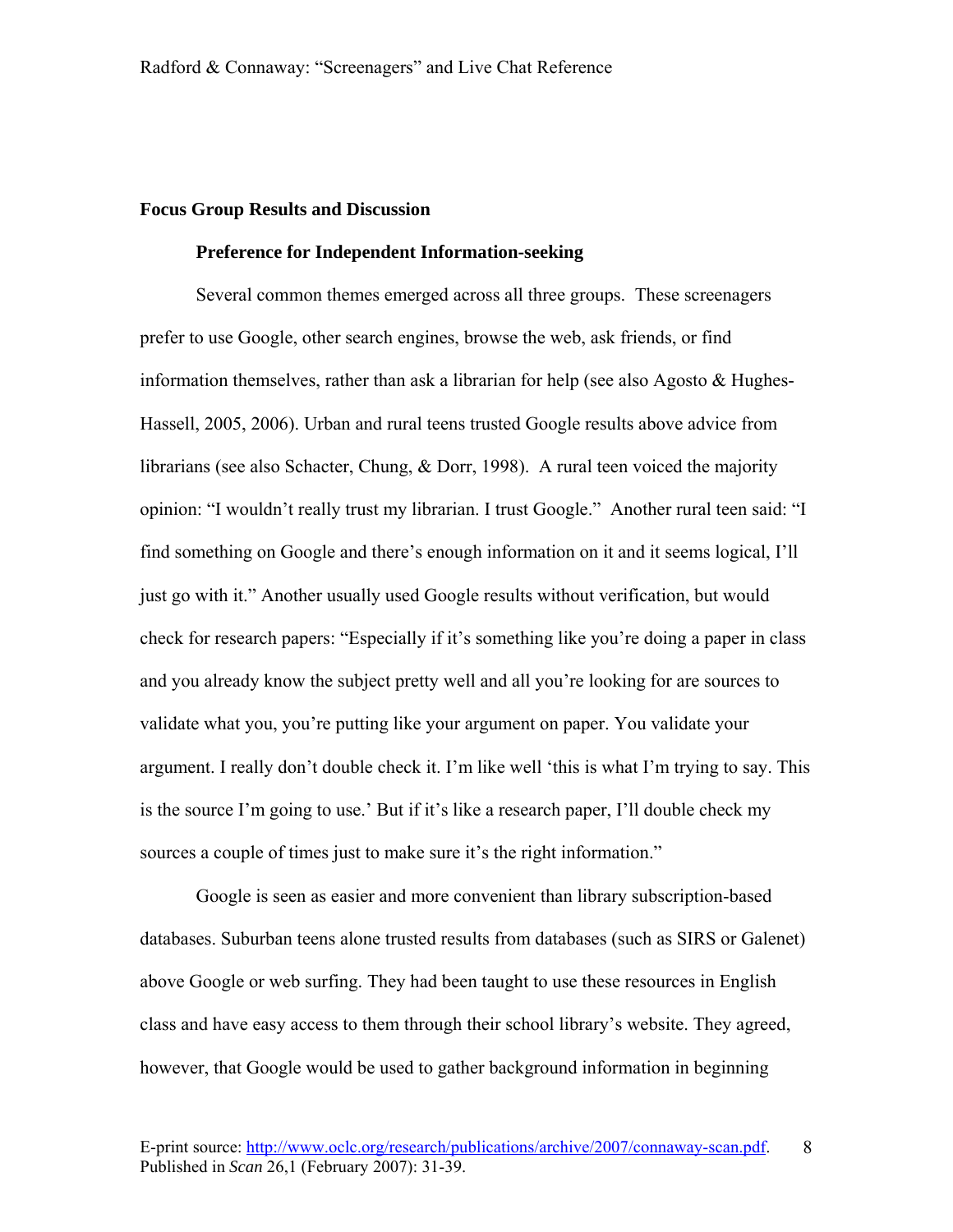research projects. Suburban teens had also been taught to evaluate web content**. O**ne urban student said: "What I've seen lately is that you can have a page that's perfectly structured and everything, but yet it can be inaccurate with, um, information… Some pages like that are biased like towards one thing. So you have to make sure you look at everything on the page." Many teens trusted their ability to evaluate web resources above that of the librarian, although others understand that librarians know where to find quality information. Valenza (2006) notes that adolescents have an "apparent lack of concern for their ability to discern the quality of their sources…students spend little time evaluating what they have on the screen, apparently not able to distinguish wheat from chaff" (p. 19) and asserts that "People, teens included, stop their searching at *good enough*" and frequently choose to "satisfice," following "a path of minimum effort" (p. 20, emphasis in original, see also Prabha, Connaway, Olszewski, and Jenkins, Forthcoming).

#### **Preference for FtF Interaction**

Unexpectedly, the majority prefer FtF interactions with the librarian to mediated communication when they choose to ask for help. Participants had established strong relationships with their public (urban) and school (suburban) librarians. One suburban teen noted: "Yeah. I think it's easier to have her right there because you can get her feedback on the articles. Like she'll pull up a few and then she'll tell you like what she thinks; it's scholarly or like what she thinks. Then if you're 'This isn't right for me,' she can help you find what you actually need." Another suburban teen agreed: "As long as you're having conversation with someone else at least you can build a relationship. That's just something that you can't get through a computer typing in stuff." Both rural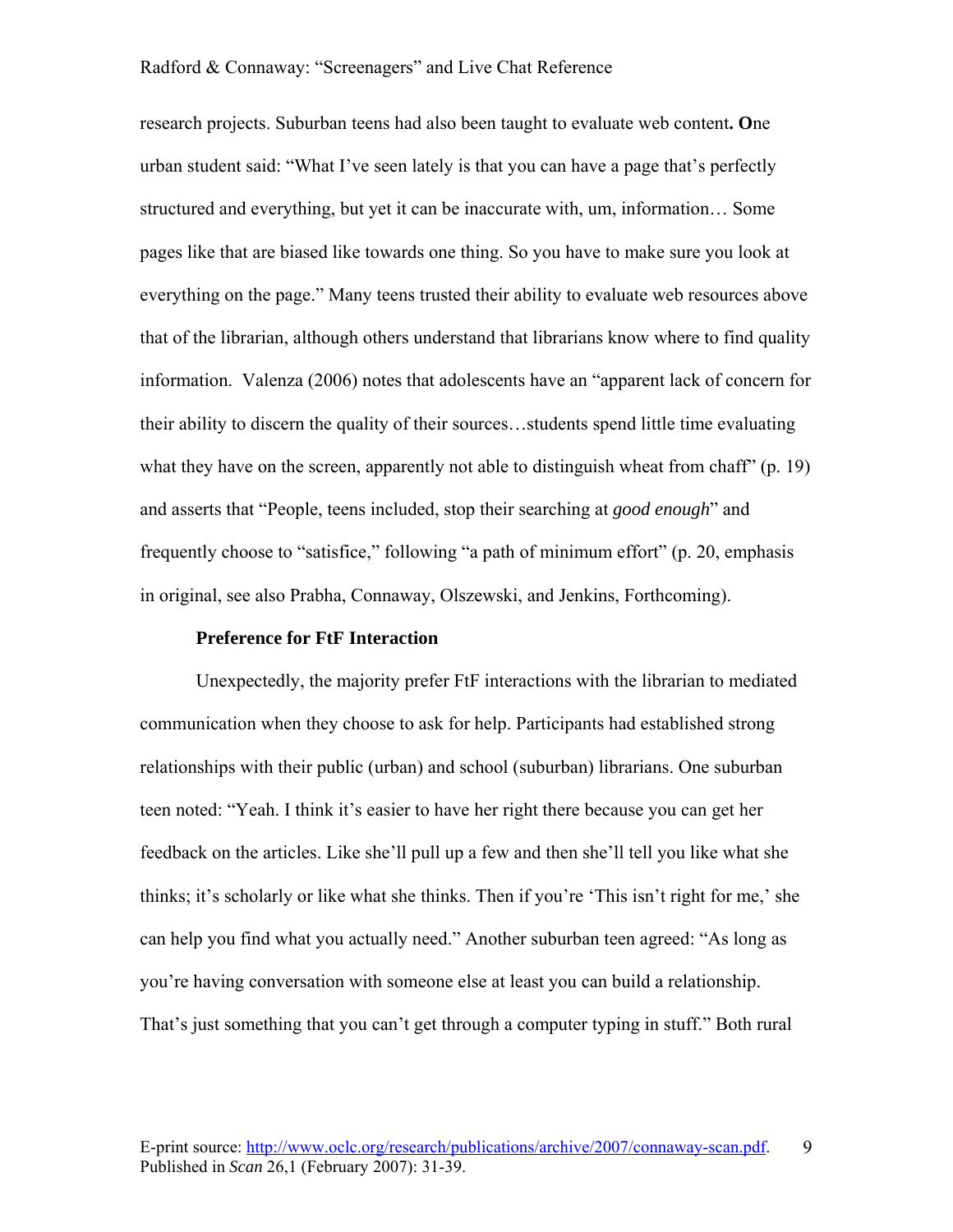and urban screenagers reported that they were more likely to ask their public librarians for reader's advisory help than for school**-**related information.

Although the majority carried cell phones, they had never used their phones to call a librarian for homework help and were largely unaware that their library had a phone reference service. One urban female was unaware of the library's web page. None of the teens would ever email a librarian.

## **Librarian Stereotypes**

Although they valued the interpersonal relationships with their librarians, the

urban and rural groups held negative stereotypes. This excerpt from the urban group

reveals that the adult reference librarians were viewed negatively.

Lisa:<sup>[2](#page-31-1)</sup> Yeah, like if they're not helpful, they'll point me in the direction and say "Oh…(talk-over)

Joe: Yeah. Sometimes, sometimes I've asked them like where's a certain book and they'll be like, they'll just point at a random shelf… And then, and then I look and there's like three shelves next to each other and I'm like "Which one is it?" So, it's like you have to go and look at every book to see if the book is there.

Sarah: And you get embarrassed; you don't want to ask them again once you've already asked them…(talk-over)

Joe: …It's like they close their eyes and they're like that "That one right there." (laughs)

Multiple Participants: (laughter)

Sarah: And then cause you've already asked them, you don't want to feel like you're pestering them too much so you don't go and ask them again. It's like, it's like, you don't want to go "So which shelf are you pointing at?" Because, I mean, once they do their famous point, it's just like… (laughs)

Multiple Participants: (laughter)

Sarah:…you don't want to go near them again. That's it. So, you'd rather try your luck in searching it out yourself or going on the computer.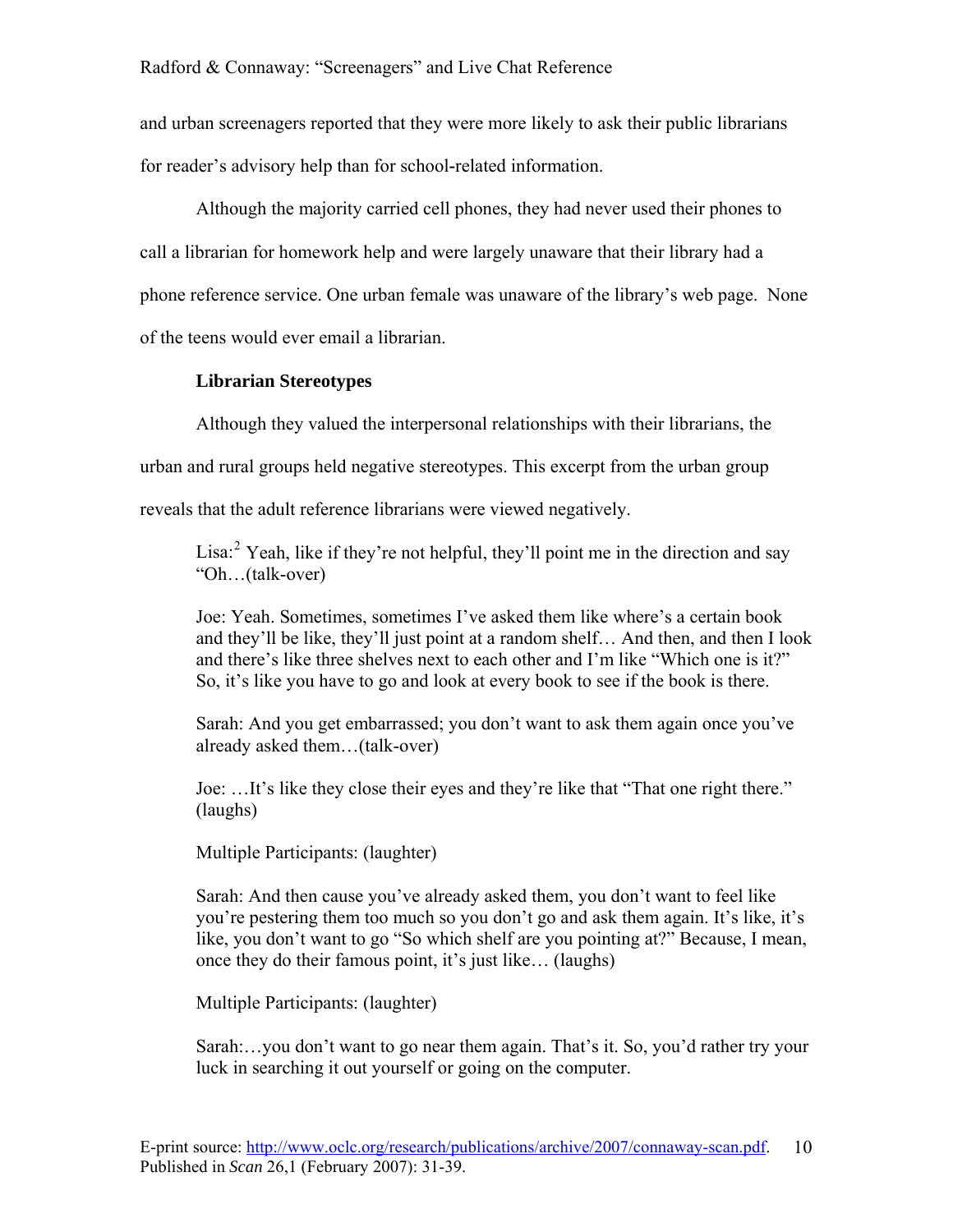Ed: I have actually, uh, left the library and came back another day for the book. Because they would do **the the** point and then,…(talk-over).

It is especially poignant that Ed "actually, uh, left the library and came back another day for the book" rather than interact with the librarian a second time to clarify directions. Sarah refers to "their famous point" evoking one of the components of the librarian stereotype (see Radford & Radford, 1997). Clearly, screenagers choose to avoid possible embarrassing situations (see Goffman, 1967).

A rural teen was concerned about approaching a school librarian after an orientation session: "they spend like the first forty-five minutes of that first day explaining everything that you've heard for like four years and you know how to do it and you're just like 'Can I go and do this? I know what I'm doing.' And I'm like, if you go ahead they'll yell at you and it's just like, uh, it drives you crazy." An urban teen voiced a stereotypical view that librarians: "go and use books and just do more traditional librarian kind of thing." One rural teen described his school librarian as mean and the school library atmosphere as unwelcoming: "Aaaah, if it's necessary, I'll go. But if not, I'd rather stay away from it."

#### **Reasons for Not Using VRS**

 Several reasons emerged to explain why participants had not tried VRS, although nearly all of the participants were avid IM users, except for the urban students who use email (see also Agosto& Hughes-Hassell, 2005). Participants used IM for socializing, not for serious pursuits like homework help. One reason teens did not use VRS was that they were unaware that these services existed—even though two of the locations had free statewide VRS available 24/7. Some feared that chat librarians either would not understand, ignore, or would not care about their information needs. One rural teen said: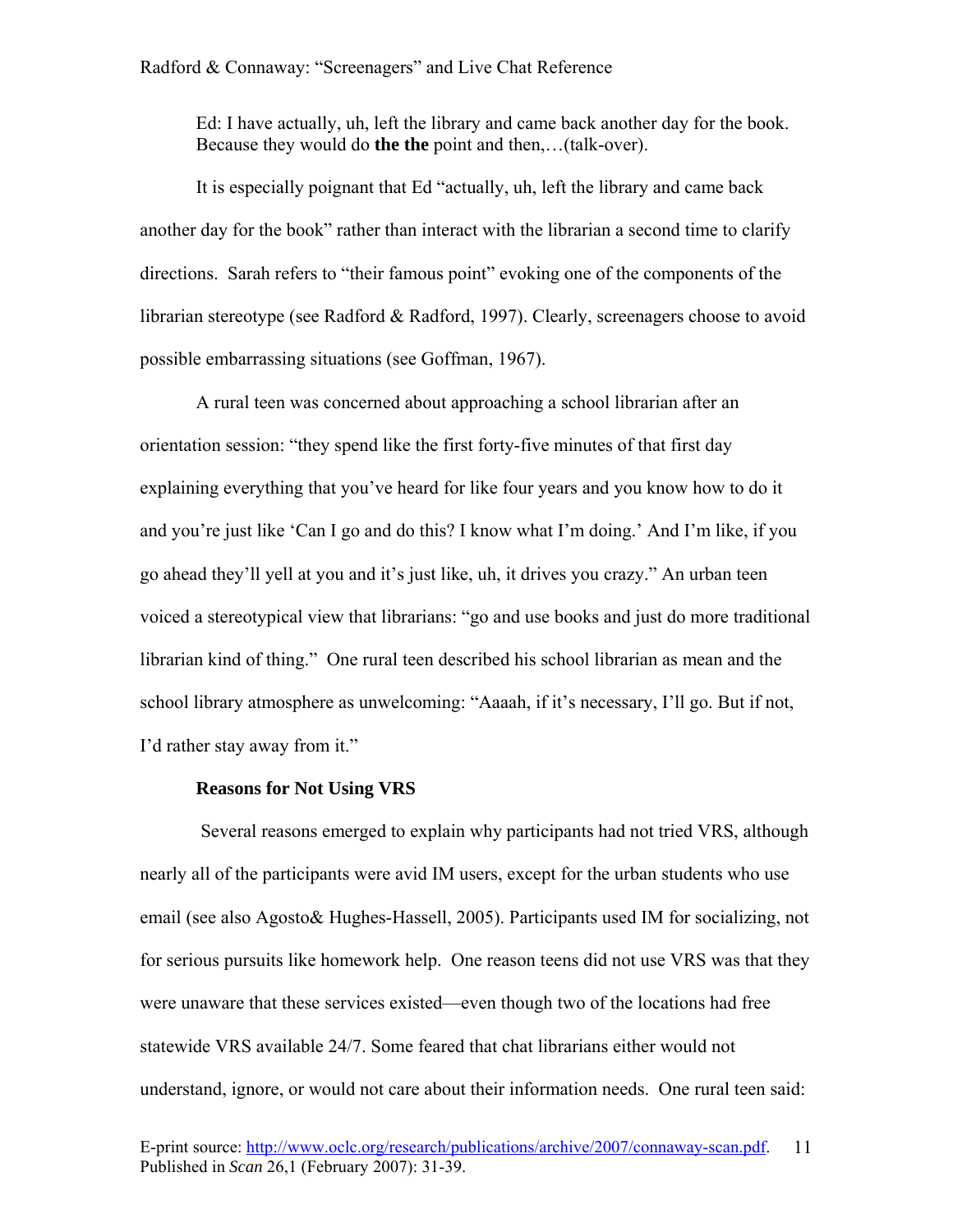"Plus I think the IMing kind of gives it a cold feeling to it like, you know. They really don't care. They're just doing their job. When you can actually sit and talk to someone face-to-face you kind of can see if they care or not, you know. If they don't care, you're like 'Well, you're not going to help me very much anyway' and you can move on. But the IM, you can keep trying to ask the same person the same question like over and over. And if they don't care, they're just going to keep ignoring you."

Participants had little confidence in the multi-tasking or technical abilities of the librarians. One rural teen said: "A librarian's trying to do like 15 of those conversations at once they're going to mix up replies, mix up the …what and it **it**, I just don't think it'd be a very applicable…"

 Reflecting Millennial impatience, a suburban teen thought VRS would be time consuming: "I don't really want to take the time actually to type out, like explaining what I'm doing, what I need it for, what type of sources I need." Others felt that asking difficult, e.g., high-level math and science, questions would prove too complex for VRS librarians.

#### **Privacy Concerns**

Participants had serious privacy and security concerns that stem, in part, from, widespread media attention to internet predators. Already warned to avoid disclosing personal information in chat rooms, teens are reluctant to engage with VRS librarians since they may possibly be dangerous strangers or cyber stalkers. One urban screenager said; "I don't usually like to talk to like people I don't know on the internet." A rural participant said: "I'm not going to go get tutored on the Internet by somebody who I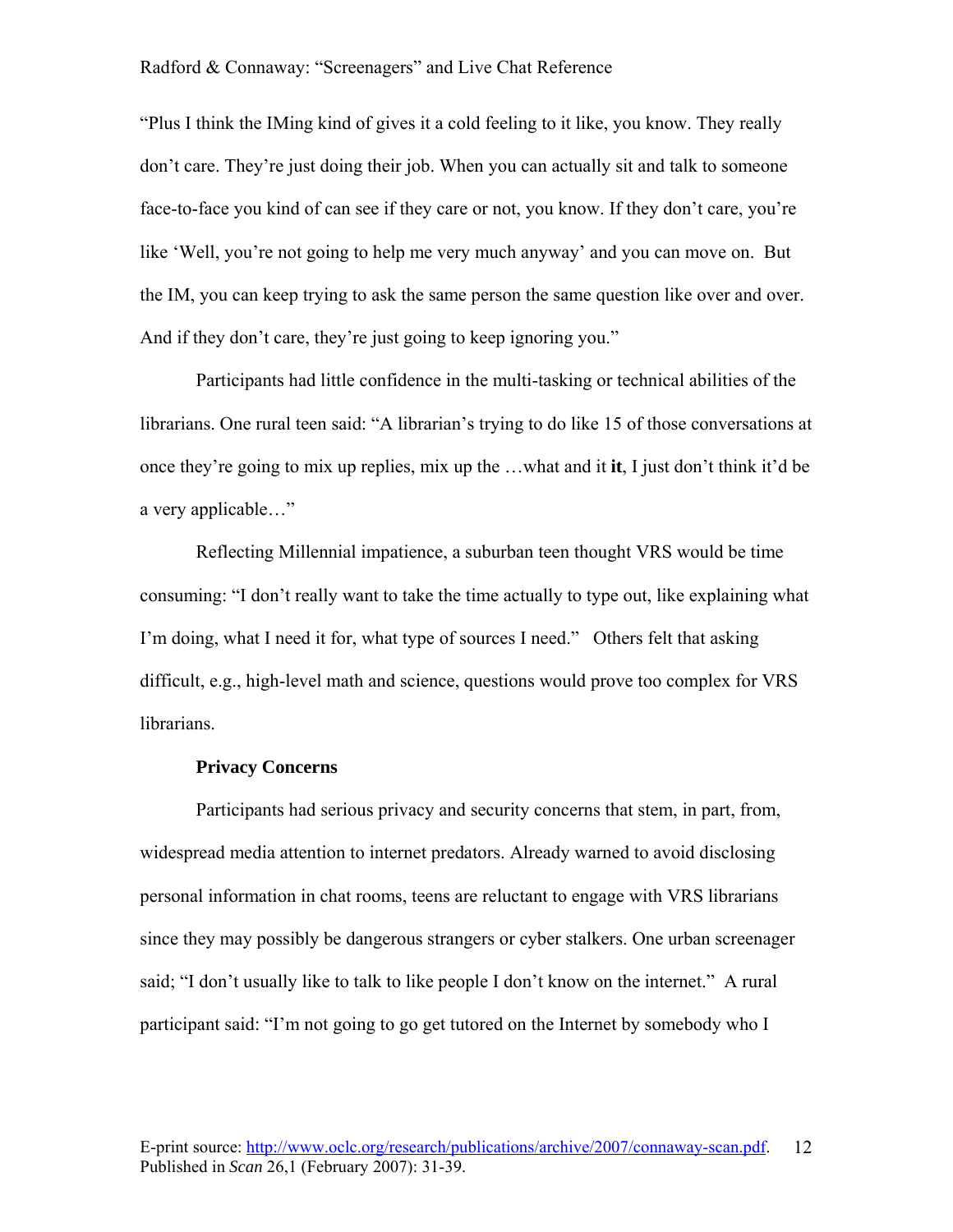personally don't know who might be some psycho serial killer out there when I could get personal help from my home and people in my community."

#### **Factors Influencing Future Use**

 When asked what would encourage them to try VRS, some said a trusted librarian, teacher, or friend's recommendation—or better marketing and publicity by service providers—might help. One rural student said: "I like going to people I know. I would probably try it as a last desperate resort…I'd feel a little creeped out talking to some random person about it but okay, I'd give it a shot." Others felt that if they could choose a trusted librarian, or one wanting to develop a positive relationship they would try VRS.

#### **Chat Transcripts – Data Collection and Analysis**

Six hundred chat reference transcripts were randomly selected from a population of approximately 479,67[3](#page-31-2) from OCLC's QuestionPoint<sup>3</sup> service over eighteen months (July 2004 to November 2006). Four hundred ninety-two transcripts were analyzed for this paper; 431 of these were deemed usable after eliminating system tests or technical problems. Transcripts were first coded for educational level through user selfidentification or inference. The five education level categories were: Primary School Student (grades k-5), Secondary School Student (screenagers, grades 6-12,), College Student (undergraduate/graduate), Adult (not in college), and Unknown. Self-identified cases revealed their year/grade level in school or age, or were tagged in the XML data for grade level. When such information was not expressly stated, cues in transcripts were used to infer education level, such as context or subject of questions. When education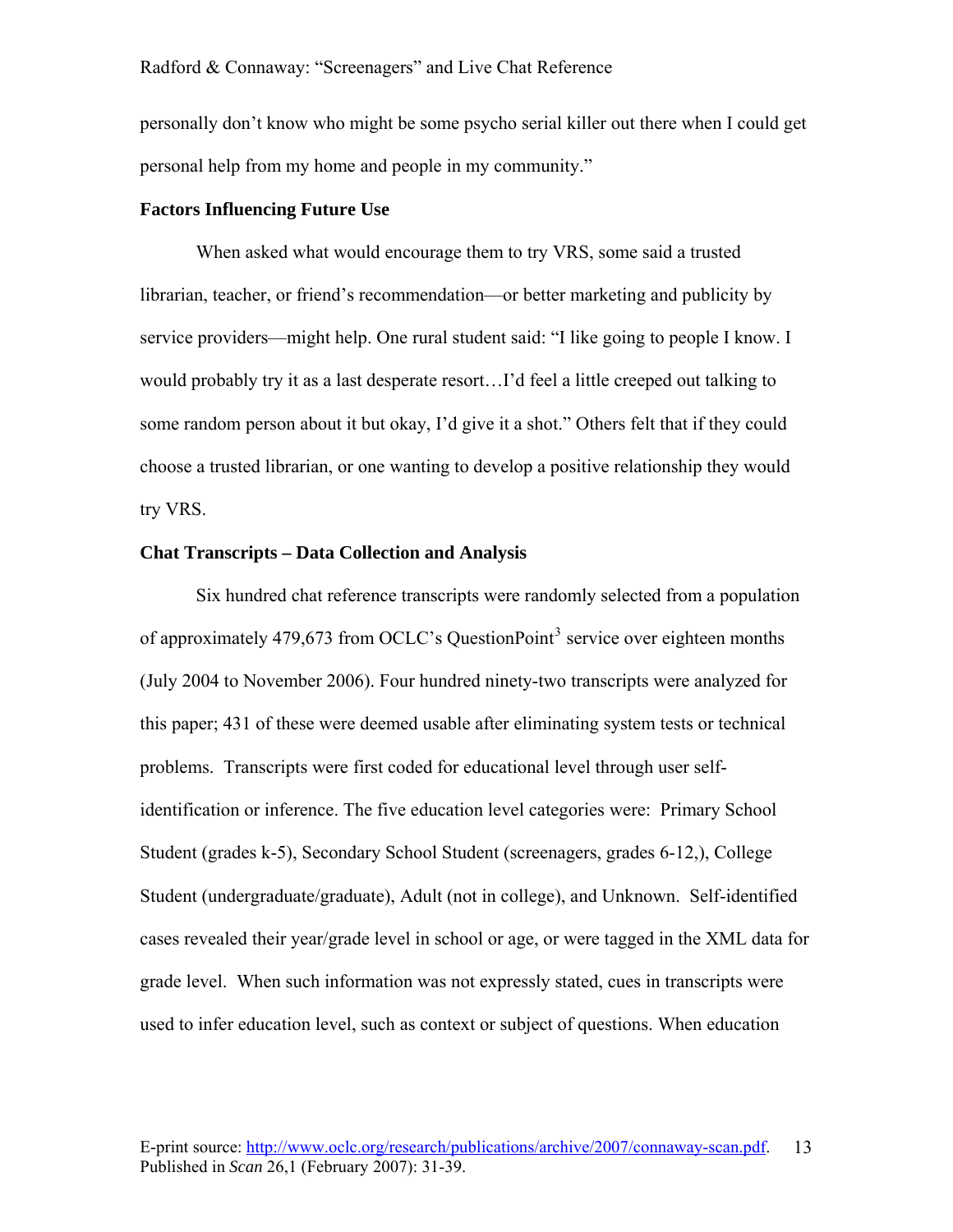level was ambiguous (e.g., when an assignment could be for an advanced high school class or an introductory college class) the educational level was coded "unknown."

To check coding reliability, a second coder reviewed education levels for 86 (20%) of 431 transcripts. There was 92% agreement initially, but all but one disagreement was resolved after discussion for 99% final agreement.

Once educational level had been coded, all transcripts were stripped of identifying information (e.g., name, email address, IP address, telephone number). The "cleansed" transcripts were then coded using Radford's Relational Communication Category Scheme to identify type and frequency of interpersonal communication. Qualitative analysis involved repeated reading, identification, comparison, and categorization of issues, patterns, and themes following the constant comparative method (Glaser  $\&$ Strauss, 1967; Lincoln & Guba, 1985). The category scheme and coding method was applied in a manner used in previous studies (see Radford, 1993, 1999, 2006a) and was further expanded and refined during transcript coding for this project.<sup>[4](#page-31-3)</sup> The theoretical perspectives of Watzlawick, Beavin, and Jackson (1967) and Goffman (1972, 1956) provide frameworks for category development focusing attention on content (task) versus relational (interpersonal) aspects of communication. See Appendix B for the Radford Relational Communication Category Scheme.

#### **Chat Transcript Analysis – Results and Discussion**

In the 431 usable transcripts, 22 ([5](#page-31-4)%)<sup>5</sup> users self-identified; an additional 72 (17%) users were inferred to be screenagers (secondary students) for a total of 94 (22%). The remaining users were classified into: primary school students, college students, adult (not in college) and unknown. Results for the 94 (22%) screenagers were compared to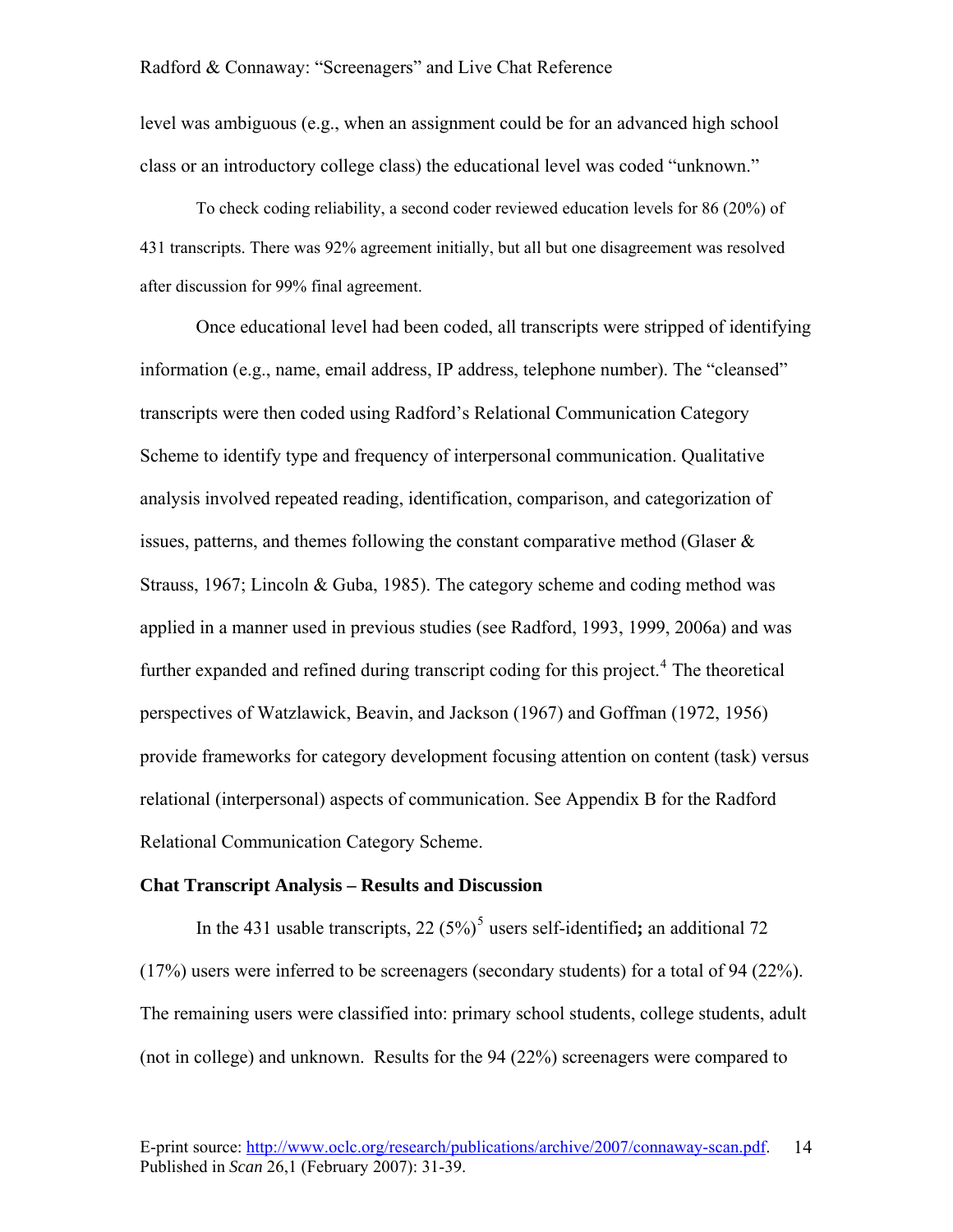results for 150 (35%) users with identifiably different education level**s**. The educational level of the remaining 187 (43%) could not be determined.

Many interpersonal dynamics present in FtF reference interactions were found to be present in VR. As seen in the Radford Category Scheme, facilitators that assist in relationship development and barriers that impede relationship development were identified in the transcripts. See Appendices C and D for examples of transcripts with Relational Facilitators and Barriers.

 Table 1 defines Facilitators and Sub-Themes used to classify the data. Greeting Rituals establish contact with a "Hi" or "Hello" in response to a (usually) canned script sent by the system, e.g., "Hello and welcome to Ask-A-Librarian. I am reading your question now." Similarly, Closing Rituals refer to exchanges during which the user may thank the librarian and/or add a farewell such as "good bye" and are met with similar response/script from the librarian such as "Thank you for using Ask-a-Librarian. Please return if you need additional information." Users and librarians demonstrate deference by employing polite expressions, apologies, and repair strategies when mistakes are made. Rapport Building consists of conversational give and take, self-disclosure, inclusive language (i.e., let's or we), use of informal language, and other strategies common in FtF dialogue. Nonverbal communication is rerepresented by use of emoticons [e.g., ;)] spelling of nonverbal behavior (i.e., ha ha), phrase abbreviations (i.e., LOL for Laughing Out Loud), use of all caps (i.e., FLAMING), and other rapidly evolving text-based techniques.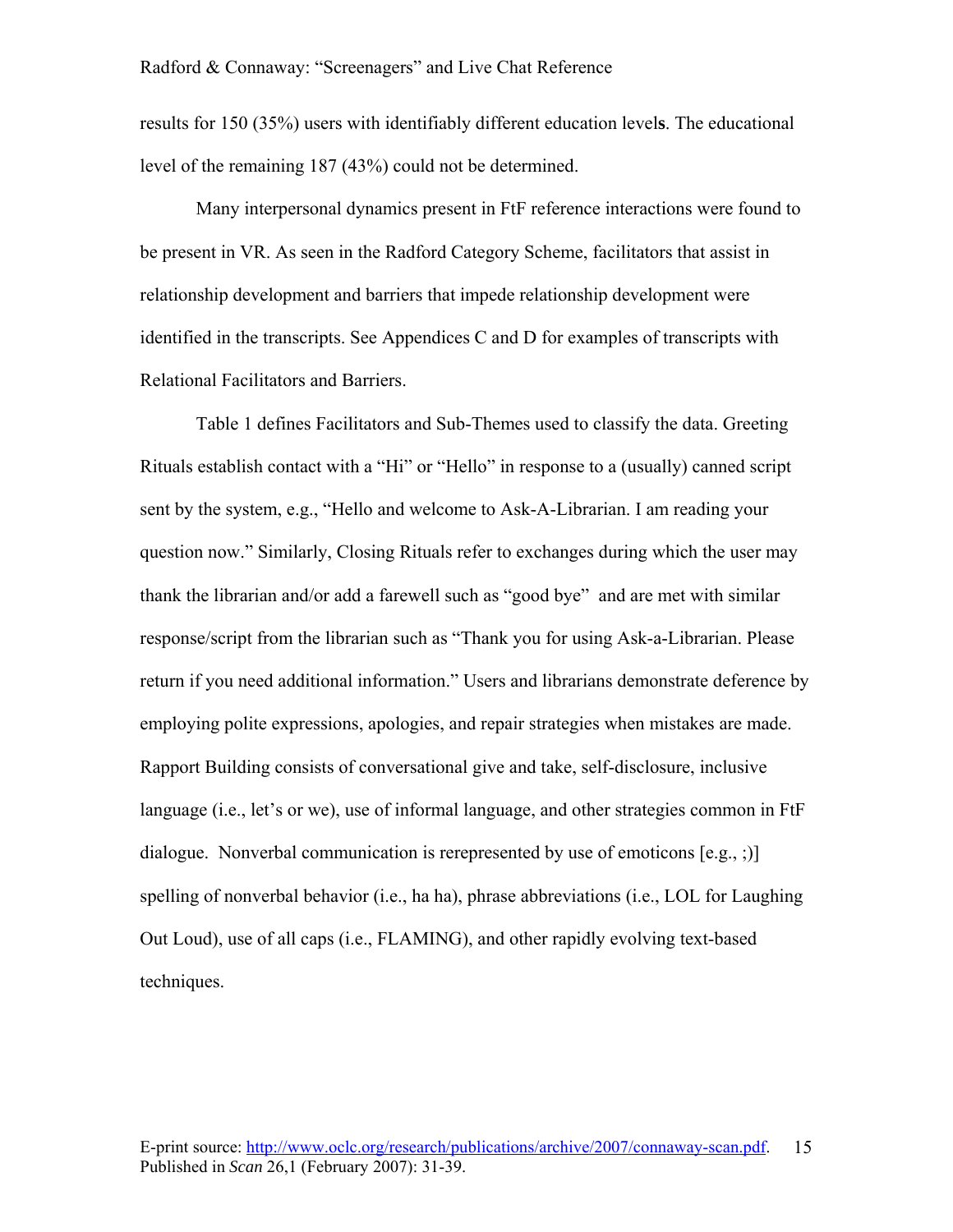| <b>MAJOR THEME</b>                    | <b>Definition</b>                                                                                                                                                                             |
|---------------------------------------|-----------------------------------------------------------------------------------------------------------------------------------------------------------------------------------------------|
| <b>Relational Facilitators</b>        | Interpersonal aspects having a positive impact on the librarian-<br>client interaction and enhancing communication (Radford,<br>1993, 1999, 2006a).                                           |
| <b>SUB-THEME</b>                      | <b>Definition</b>                                                                                                                                                                             |
| <b>Greeting Ritual</b>                | Hello message, marking the beginning of an interpersonal<br>interaction by exchanging "salutations" (see Goffman, 1972, p.<br>76).                                                            |
| <b>Rapport Building</b>               | Aspects of the interaction that "involve[s] conversation<br>encouraging give and take, establishment of mutual<br>understanding, and development of relationships" (Radford,<br>1999, p. 25). |
| Deference                             | Showing courtesy and respect. Regularly conveying one's<br>appreciation and confirming the relationship between<br>participants (Goffman, 1956).                                              |
| Rerepresentation of<br>Nonverbal Cues | Use of text characters or characteristics to compensate for<br>nonverbal cues not present in chat (see also Walther &<br>D'Addario, 2001).                                                    |
| Closing Ritual                        | A goodbye message signaling the end of interpersonal<br>encounters, "some form of farewell display performed during<br>leave-taking" (Goffman, 1972, p. 79).                                  |

| Table 1 Relational Facilitators- Themes and Definitions <sup>6</sup> |  |
|----------------------------------------------------------------------|--|
|----------------------------------------------------------------------|--|

## **Differences in Facilitators – Screenagers Compared to Others**

The process of **c**omparing counts and averages of occurrences for the Facilitators

found in Screenagers' transcripts revealed interesting differences. Screenager transcripts

had lower numbers/averages in a number of categories (see Table 2).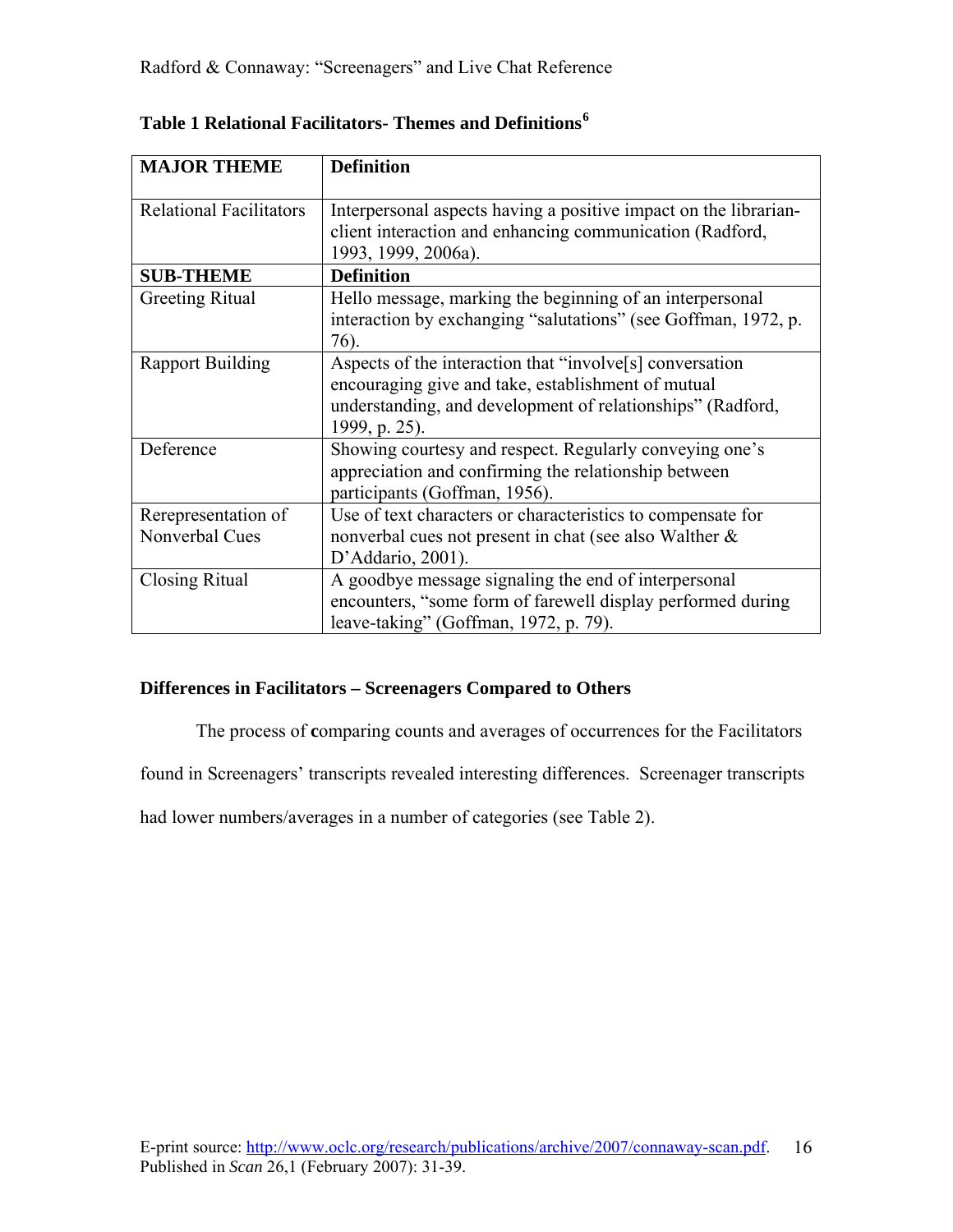| Category                   | <b>Number Occurrences</b><br>Screenagers (n=94) | <b>Number Occurrences</b><br>Others $(n=150)$ |
|----------------------------|-------------------------------------------------|-----------------------------------------------|
| Thanks                     | 88 (.94%)                                       | 193 (1.29%)                                   |
|                            |                                                 |                                               |
| <b>Self Disclosure</b>     | 53 (.56%)                                       | 136 (.91%)                                    |
| Seeking Reassurance        | 51 $(.6\%)$                                     | 106(.71%)                                     |
| Agreement to Try           | 47 $(.5\%)$                                     | 111(.74%)                                     |
| Suggestion                 |                                                 |                                               |
| <b>Closing Ritual</b>      | $34(.36\%)$                                     | 79 (.53%)                                     |
| Admitting Lack of          | $9(.10\%)$                                      | $32(.21\%)$                                   |
| Knowledge                  |                                                 |                                               |
| <b>Encouraging Remarks</b> | $1(.01\%)$                                      | $8(.05\%)$                                    |

| Table 2 Relational Facilitators - Lower Numbers/Percentages for Screenagers |  |  |  |
|-----------------------------------------------------------------------------|--|--|--|
|                                                                             |  |  |  |

 Teens typically have low levels of self-disclosure and are reluctant to admit lack of knowledge or agree to advice, so these results are not unexpected (Radford, 2006b). They engage in fewer closing rituals, since they are generally impatient and may suddenly leave the chat session. However, they say "thanks" at nearly the rate of those at other educational levels, demonstrating better manners than usually attributed to teens. Screenagers are also enthusiastic (Sweeney, 2006), so it is also not surprising that they express their gratitude.

 Screenager transcripts had higher numbers/averages in some Facilitator categories (see Table 3). Teens favor typing shortcuts and alternative spellings, having embraced the key-stroke-conserving tactics of Instant Messaging and text messaging, as seen prominently here (see Carter, 2003; Zlinko 2006). It is therefore not surprising that Millennials frequently use alternate spellings, lower case, and alpha-numeric shortcuts such as "nel" (anyone).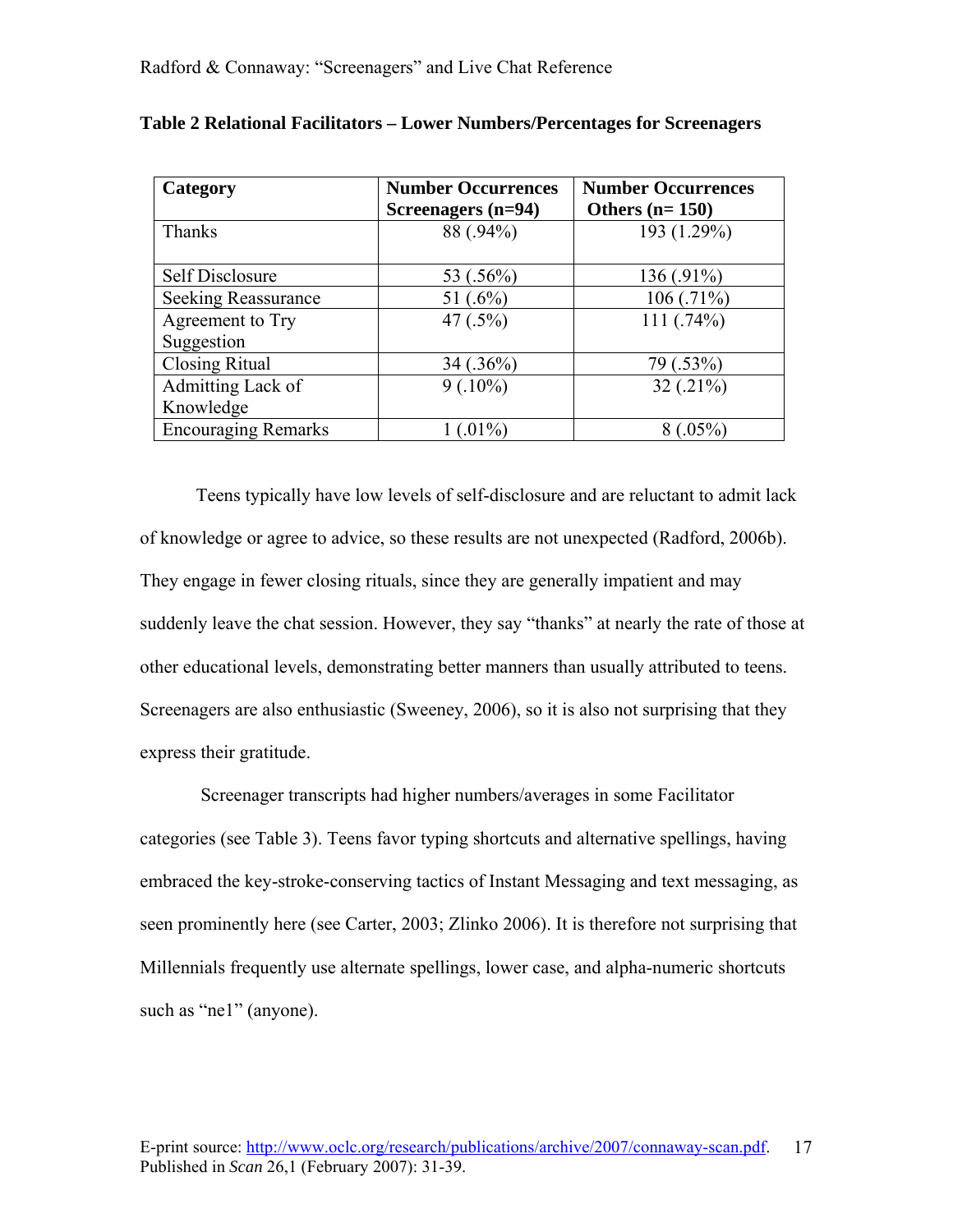| Category                              | <b>Number Occurrences</b><br>Screenagers $(n=94)$ | <b>Number Occurrences</b><br>Others $(n=150)$ |
|---------------------------------------|---------------------------------------------------|-----------------------------------------------|
| <b>Alternate Spellings</b>            | $34(.36\%)$                                       | 22(.15%)                                      |
| <b>Punctuation/Repeat Punctuation</b> | 27(.29%)                                          | $33(.22\%)$                                   |
| Lower Case                            | 22(.23%)                                          | 26(.17%)                                      |
| Slang                                 | $11(.12\%)$                                       | $3(.02\%)$                                    |
| Self-Correction                       | $10(.11\%)$                                       | $6(.04\%)$                                    |
| Enthusiasm                            | $9(.10\%)$                                        | 10(.07%)                                      |
| <b>Explanation for Abrupt Ending</b>  | $6(.06\%)$                                        | $3(.02\%)$                                    |
| Alpha-Numeric Shortcuts               | $3(.03\%)$                                        |                                               |

## **Table 3 Relational Facilitators – Higher Numbers and Percentages for Screenagers**

## **Table 4 Relational Barriers[7](#page-31-6)**

| <b>MAJOR THEME</b>         | <b>Definition</b>                                                |
|----------------------------|------------------------------------------------------------------|
|                            |                                                                  |
| <b>Relational Barriers</b> | Interpersonal aspects of the chat conversation that have a       |
|                            | negative impact on the librarian-client interaction and that     |
|                            | impede communication (see also Radford, 1993, 1999, 2006a).      |
| <b>SUB-THEME</b>           | Definition                                                       |
| Relational                 | Failing to encourage give and take, establish mutual             |
| Disconnect/Failure to      | understanding, and engage in relationship development (see       |
| <b>Build Rapport</b>       | Radford, 1999, p. 25).                                           |
| <b>Closing Problems</b>    | Ending the chat interaction without a closing ritual or exchange |
|                            | of farewell or goodbye (see Goffman, 1972).                      |
| Negative Closure           | Strategies "that library staff uses to end the reference         |
|                            | transaction, apart from providing a helpful answer" (Ross $\&$   |
|                            | Dewdney, 1998, p. 154).                                          |

Table 4 defines Barriers and Sub-Themes that emerged from the data. Screenager transcripts had higher numbers/averages in four barrier categories (see Table 5). Abrupt Endings come with the "cyberterritory" in chat, but the "disappearing user" is puzzling for librarians who wonder if technical problems occured, or if the user has left the computer. Millennials, known for their multi-tasking (Sweeney, 2006), may have other chat windows open, get involved in a phone conversation, or abruptly transfer their focus to other tasks. Millennials are also impatient, so again this result is not unexpected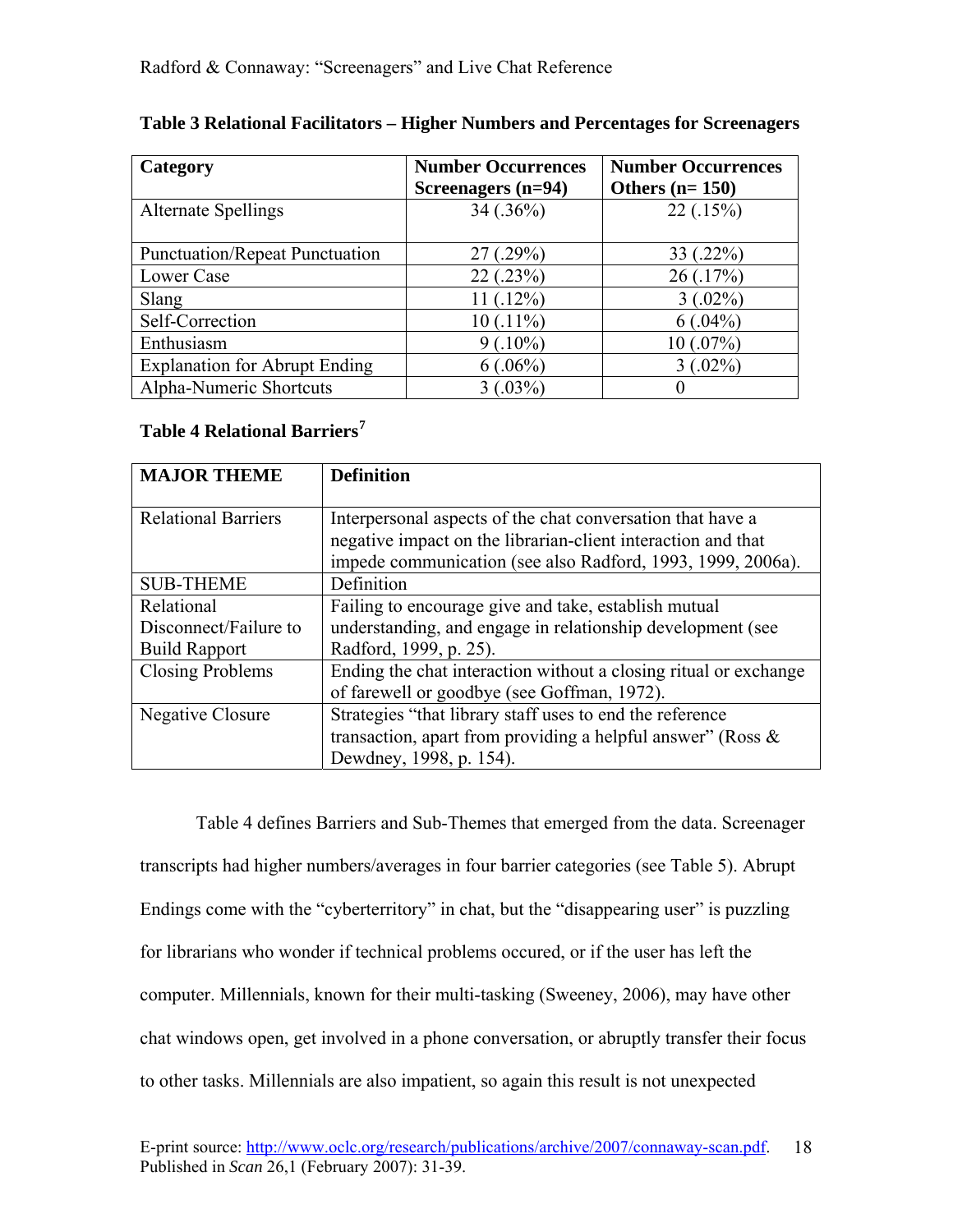(Sweeney, 2006). The number of users who were rude/insulting or goofing around was low, reflecting findings from analysis of a statewide VRS (Radford, 2006a) that may be viewed as surprising since many librarians believe that teens are often rude in VRS encounters.

| Category              | <b>Number Occurrences</b>   | <b>Number Occurrences</b>      |  |
|-----------------------|-----------------------------|--------------------------------|--|
|                       | Screenagers (n=94)          | Others $(n=150)$               |  |
| <b>Abrupt Endings</b> | 41 (.44%) (41 transcripts)  | $(47)(.31\%)$ (47 transcripts) |  |
| Impatience            | $12$ (.13%) (8 transcripts) | $4(.03%)$ (3 transcripts)      |  |
| Goofing Around        | 8(.09)<br>(4 transcripts)   | (1 transcript)<br>8(.05)       |  |
| Rude or Insulting     | (3 transcripts)<br>3(.03)   | (0 transcripts)                |  |

**Table 5 Relational Barriers – Higher Numbers and Percentages for Screenagers** 

#### **Implications of Focus Group and Transcript Analysis**

 These results have many implications for school librarians working with young Millennials. Teen's stereotypical images of librarians and fear of being reprimanded or embarrassed suggest that librarians need to be more aware that teens may be hesitant to ask questions. Results suggest that teens should be encouraged, treated gently, and invited to ask for follow-up help. Librarians might consider accompanying teens to shelves to locate materials and checking with them often during the information seeking process. Teens clearly value FtF interaction, so librarians may want to take extra time to get to know students, create positive relationships, and use constructive feedback techniques (e.g., catch them being good).

 Since Millennials like collaborative work, ample group space ought to be designated wherever possible. Teen's preference for independent information seeking needs to be accepted and respected. However, they require guidance in becoming savvy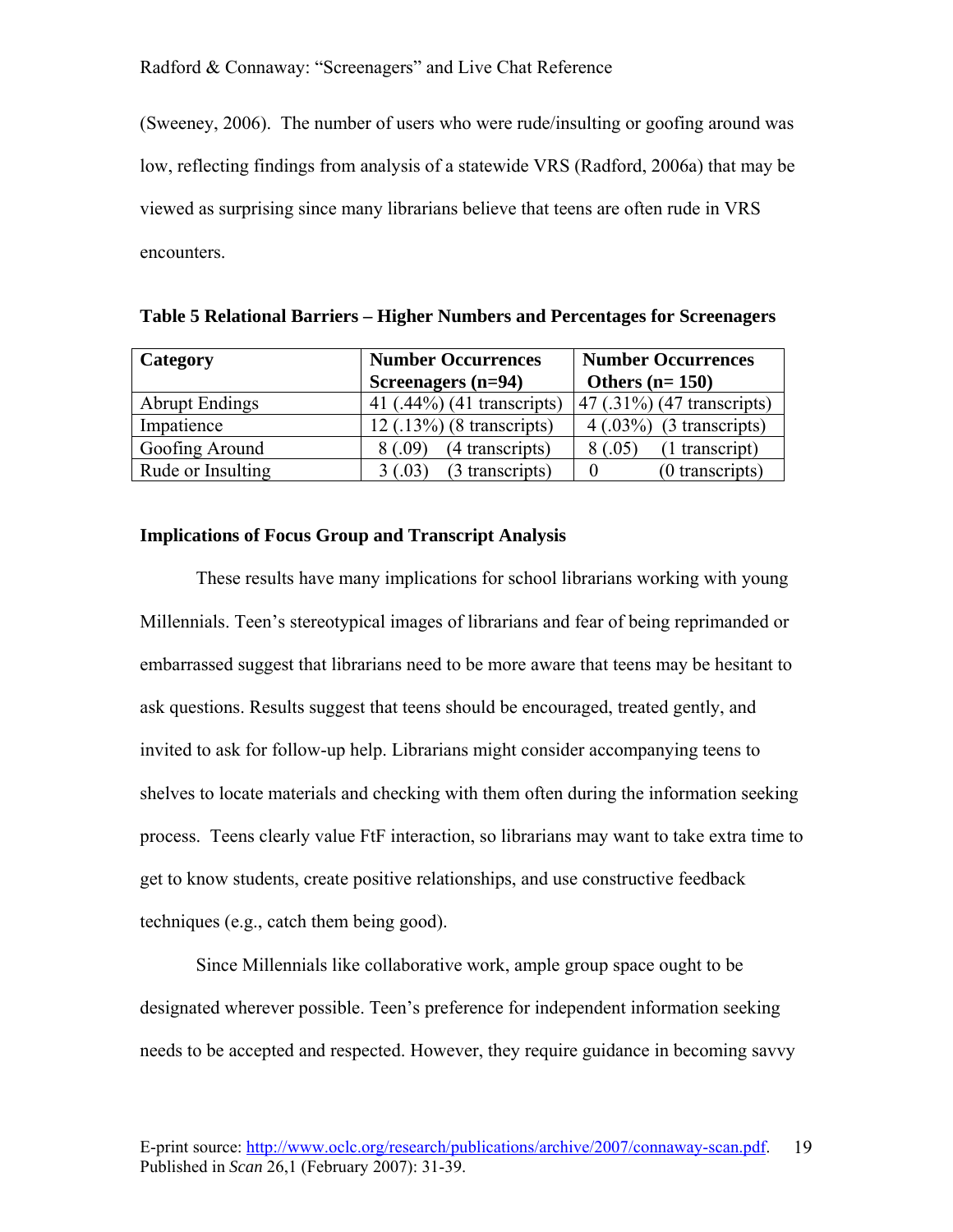searchers and evaluating resources. Teens are impatient so instruction on efficient use of search engines and library databases could be promoted as time saving in the long run.

 Librarians could do much to allay teens' fear of using VRS. Teens reveal that they would try VRS if encouraged by trusted librarians. Demos of VRS could be given along with discussion of what types of questions and chat behaviors are appropriate (see Radford, Barnes, & Barr, 2006, for user guidelines). Techniques to avoid dangerous chat situations could be offered. Results also suggest that students should be encouraged to enter library phone numbers into their cell phones for quick ready reference or verification questions.

 School librarians are urged to try VRS with their students or join/promote a local consortium since these results indicate that screenagers will respond positively to these services if encouraged to do so and treated with respect as users. This research suggests that the above strategies would increase teen use of FtF as well as VR library services.

#### **Conclusion**

 Results clearly indicate that screenagers have different communication and information behaviors than those of previous generations. The teens' traditional views of librarians carry over into their decision-making process for choosing VRS. They do not think of chat as a possible venue for homework help**,** worry about chat conversations with strangers**,** and have been told to avoid potentially dangerous situations online, so they need to be reassured by trusted adults or friends before they will try VRS.

 Focus group interviews reveal that relational dimensions are critically important to adolescents who are experiencing a period of rapid emotional as well as physical development (see also Kuhlthau, 2004). Valenza (2006) notes that a blend of FtF and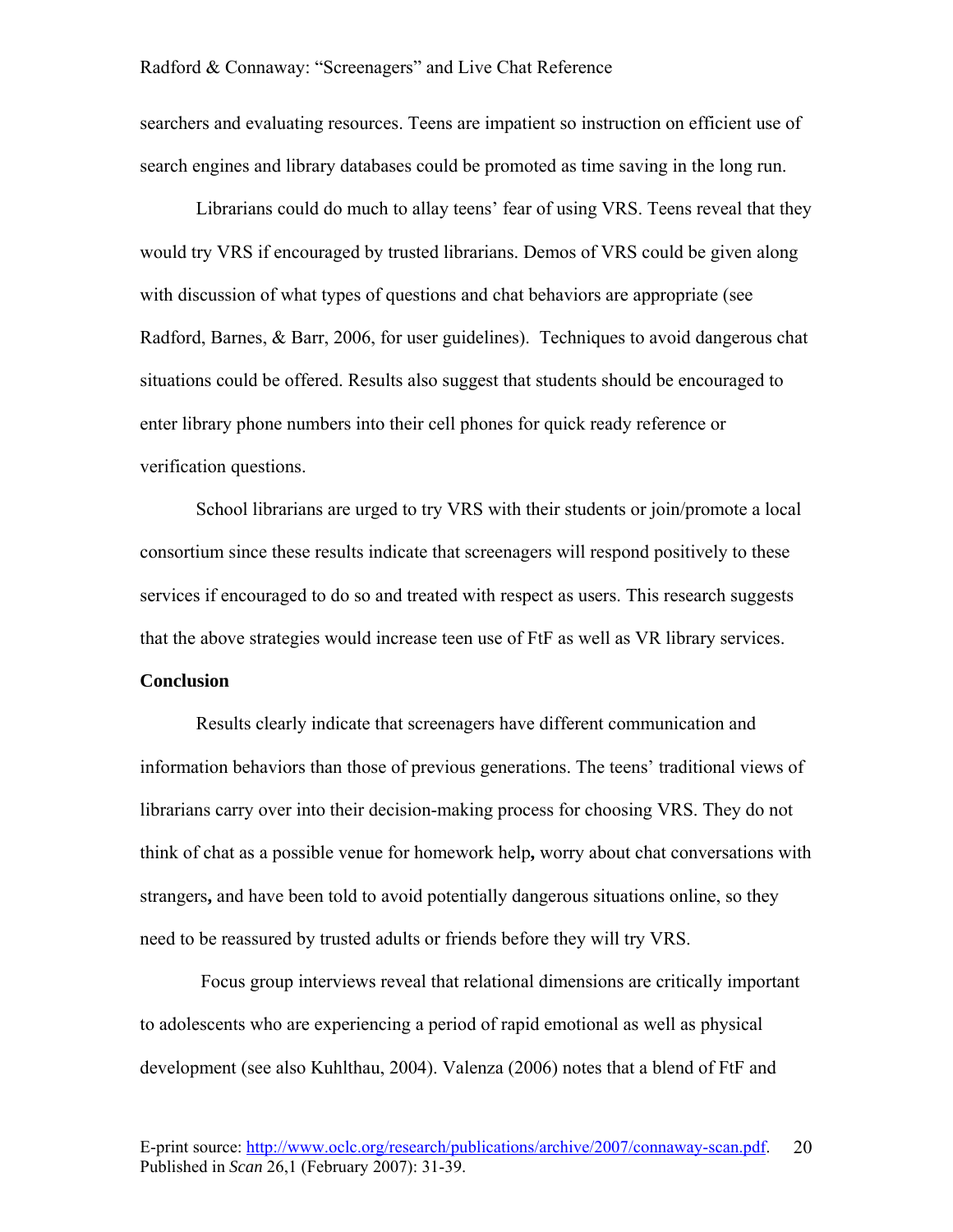electronic services may be best: "For today's learners, libraries can be exciting hybrid experiences of face-to-face lessons learned, reinforced with effective online supports" (p. 23).

 Walter and Mediavilla (2005) recommend involving teenagers in developing and evaluating VRS services. "It would be interesting to see what would happen if the designers of such online reference services followed the principles of good young adult library practice and involved the teens as active participants in both the planning and the delivery of the services. At the moment, teens are from Neptune, librarians are from Pluto. Better services would result if they could meet somewhere closer together in cyberspace" (p. 14).

 This research project is reaching out to young Millennials to learn more about their communication and information-seeking behaviors. One goal is to gain a greater understanding of their preferences and needs to ensure that virtual and FtF library services are effective and responsive. VRS offers a promising avenue to reach young Millennials if they are encouraged and welcomed by librarians. Future relevance and sustainability of library services may hang in the balance in this Google-dominated information environment if VRSdoes not live up to this promise.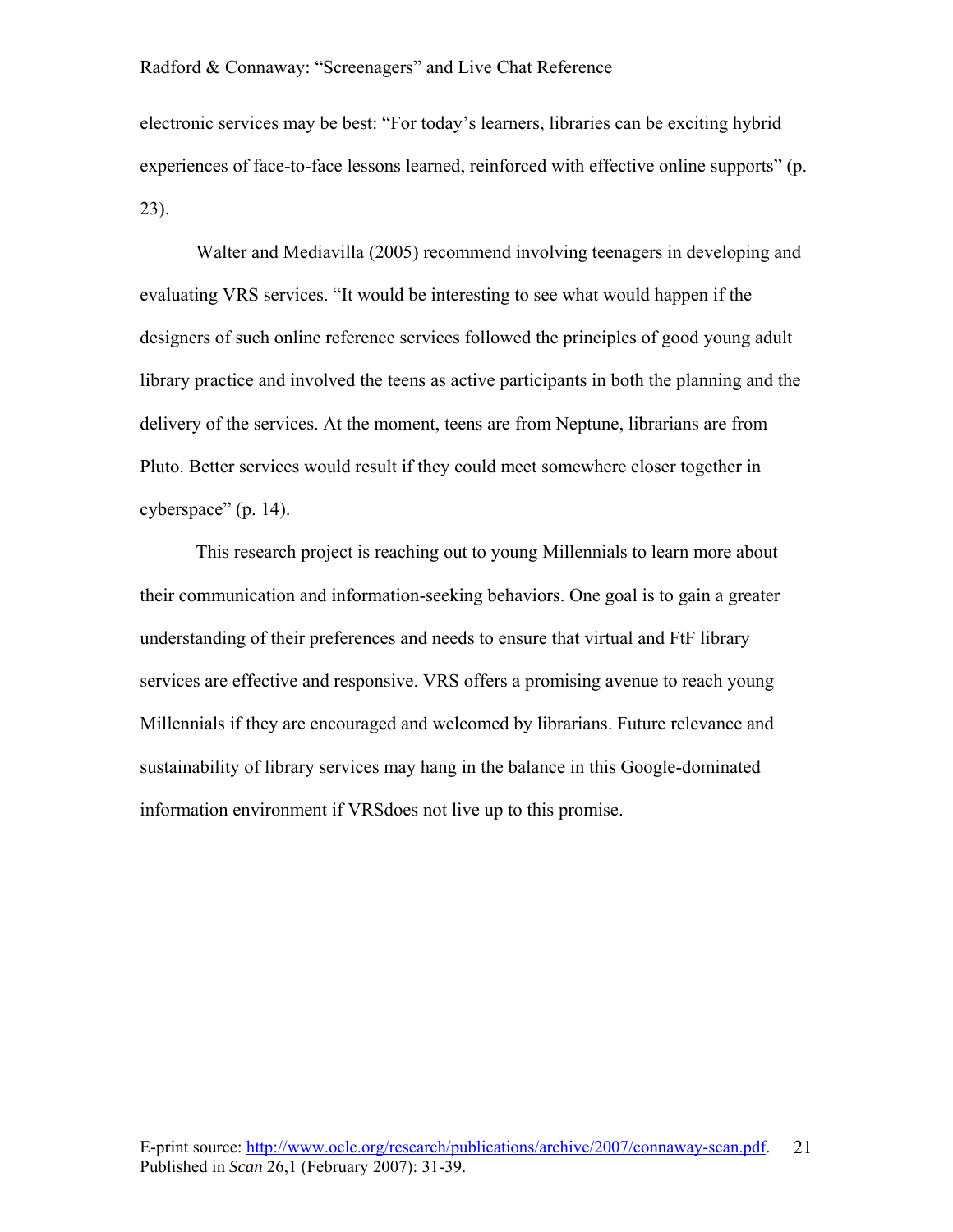## **Appendix A – Focus Group Questions for Non-Users of Virtual Reference Services (Ages 12-18)**

1. When you are stuck in a homework assignment and need information, what do you do when you need help?

2. When you need help with homework and decide to get help from a librarian, what do you do?

[PROBES: do you usually go to the library, email a librarian, or call the library on the phone? How do you decide what kind of help to try? ]

3. Do you know that you can ask librarians questions or for help using email or IM (instant messaging)? If yes, why haven't you tried them?

4. Would you like to try "IM"ing or chatting with a librarian for help? What would make you interested in trying email or IM to get help from librarians?

5. What have you heard about getting librarian help or getting library resources on the Web from your friends or teachers?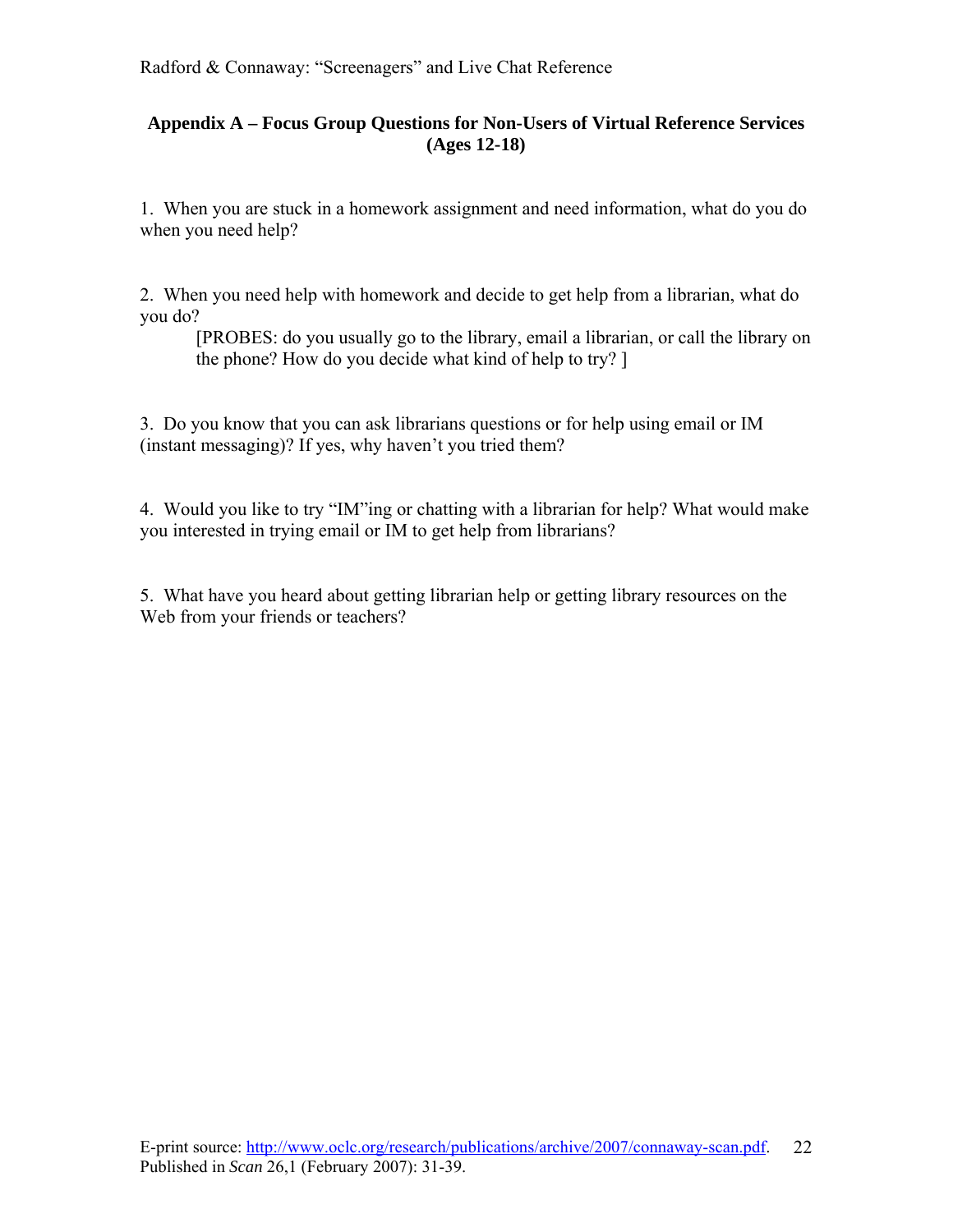| <b>FACILITATORS</b>    |                                               |  |  |
|------------------------|-----------------------------------------------|--|--|
| <b>Greeting Ritual</b> |                                               |  |  |
| Deference              |                                               |  |  |
|                        | Agreement to Try What is Suggested or To Wait |  |  |
| Apology                |                                               |  |  |
|                        | Asking for Other to Be Patient                |  |  |
| Expressions            | of Enthusiasm                                 |  |  |
| Suggesting             | Strategy or Explanation in a Tentative Way    |  |  |
| Polite                 | Expressions                                   |  |  |
| Praise,                | Admiration                                    |  |  |
| Self-Deprec            | ating Remarks                                 |  |  |
| <b>Thanks</b>          |                                               |  |  |
|                        | <b>Rapport Building</b>                       |  |  |
| Fam                    | iliarity                                      |  |  |
|                        | Humor                                         |  |  |
| Inform                 | al Language                                   |  |  |
|                        | Alternate Spelling, Abbreviated Single Words  |  |  |
| Slang                  | Expressions                                   |  |  |
| Inter                  | jections                                      |  |  |
| Offering               | Confirmation                                  |  |  |
| Approval               |                                               |  |  |
| Em                     | pathy                                         |  |  |
| Inclusion              |                                               |  |  |
| Offering               | Reassurance                                   |  |  |
| Encouraging            | Remarks, Praise                               |  |  |
| Enthusias              | tic Remarks                                   |  |  |
| Repair                 | <b>Self Correction</b>                        |  |  |
| Seeking                | Reassurance, Confirmation Self Disclosure     |  |  |
| Self                   | Disclosure                                    |  |  |
| Adm                    | itting Lack of Knowledge                      |  |  |
| Explaining             | <b>Search Strategy</b>                        |  |  |
| Explaining             | <b>Technical Problems</b>                     |  |  |
|                        | Offer Personal Opinion Advice, Value Judgment |  |  |
|                        | Rerepresentation of Nonverbal Cues            |  |  |
|                        | <b>ALL CAPS</b>                               |  |  |
| Alpha-Numeric          | <b>Shortcuts</b>                              |  |  |
| Asterisk               | for Emphasis                                  |  |  |
| Ellips                 | 1S                                            |  |  |
| Em                     | oticons                                       |  |  |
|                        | <b>Lower Case</b>                             |  |  |
| Phrase                 | Abbreviations                                 |  |  |
| Spells                 | Nonverbal Behaviors                           |  |  |
| Punctuation            | or Repeated Punctuation                       |  |  |

## **Appendix B – Radford Relational Communication Coding Scheme**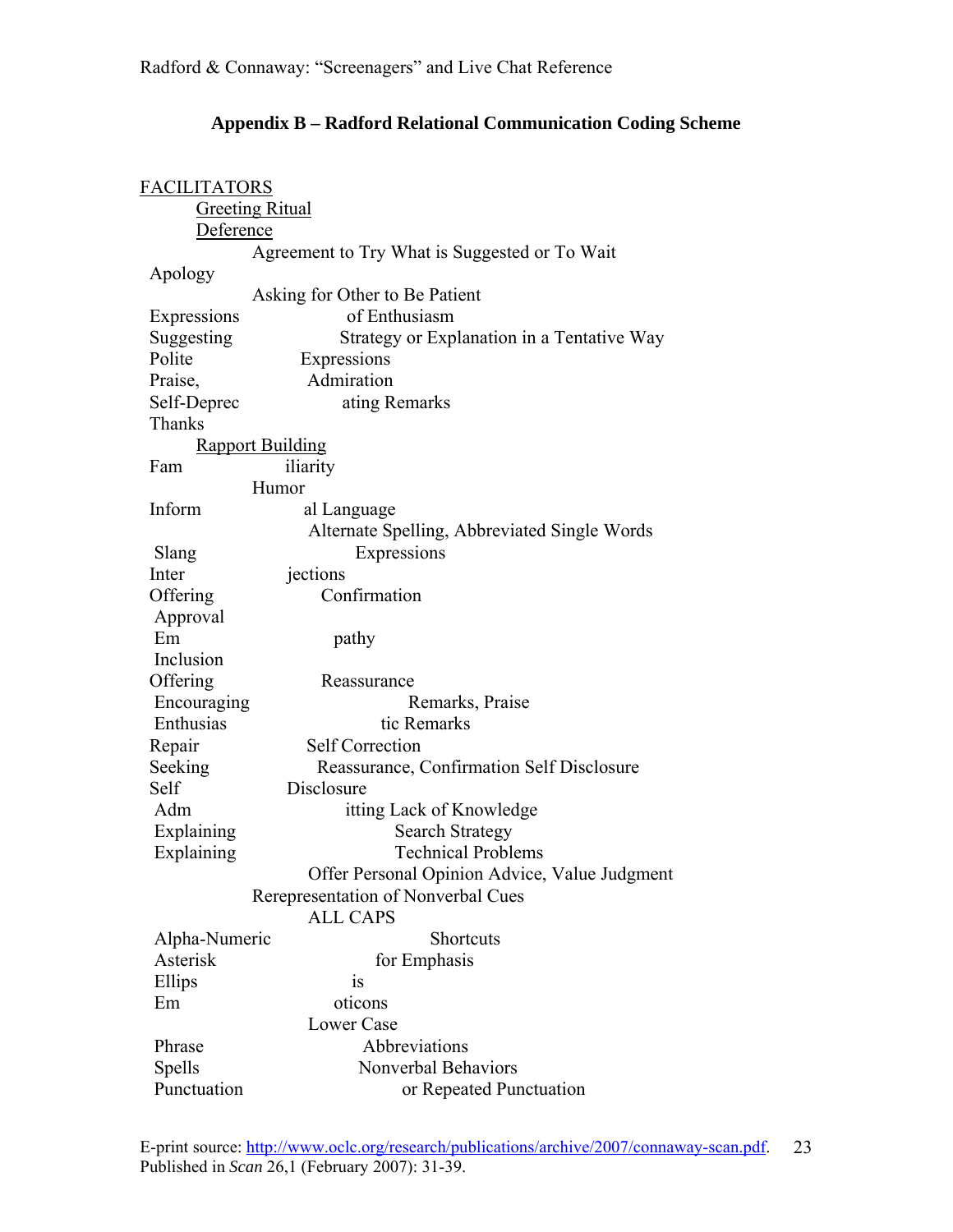| <b>Closing Ritual</b> |                                                       |  |  |
|-----------------------|-------------------------------------------------------|--|--|
| Explanation           | <b>Abrupt Ending</b>                                  |  |  |
|                       | Invites to Return If Necessary                        |  |  |
|                       | Makes Sure User Has No More Questions                 |  |  |
|                       | Offers to Continue Searching & E-Mail Answer          |  |  |
|                       |                                                       |  |  |
| <b>BARRIERS</b>       |                                                       |  |  |
|                       | <b>Negative Closure</b>                               |  |  |
|                       | <b>Abrupt Ending</b>                                  |  |  |
| Discla                | imer                                                  |  |  |
| Failur                | e to Refer                                            |  |  |
| Ignoring              | Cues that User Wants More Help                        |  |  |
|                       | Premature or Attempted Closing                        |  |  |
| Prem                  | ature Referral                                        |  |  |
| Sends                 | To Google                                             |  |  |
|                       | <b>Relational Disconnect Failure to Build Rapport</b> |  |  |
| Condescending         |                                                       |  |  |
|                       | Derisive Use of Spelling NV Behaviors                 |  |  |
| Disconfirm            | ing                                                   |  |  |
| Failing               | to Offer Reassurance                                  |  |  |
|                       | Failure or Refusal to Provide Info                    |  |  |
| Goofing               | Around                                                |  |  |
| Ignoring              | Humor                                                 |  |  |
| Ignoring              | Self-Disclosure                                       |  |  |
| Im                    | patience                                              |  |  |
|                       | Inappropriate Script or Inappropriate Response        |  |  |
| Inappropriate         | Language                                              |  |  |
| Jargon,               | No Explanation                                        |  |  |
|                       | Lack of Attention or Ignoring Question                |  |  |
| Lim                   | its Time                                              |  |  |
| Mirrors               | Rude Behavior                                         |  |  |
| Mistak                | es                                                    |  |  |
| Misunderstands        | Question                                              |  |  |
| Reprim                | anding                                                |  |  |
| Robotic               | Answer                                                |  |  |
| Rude                  | or Insulting                                          |  |  |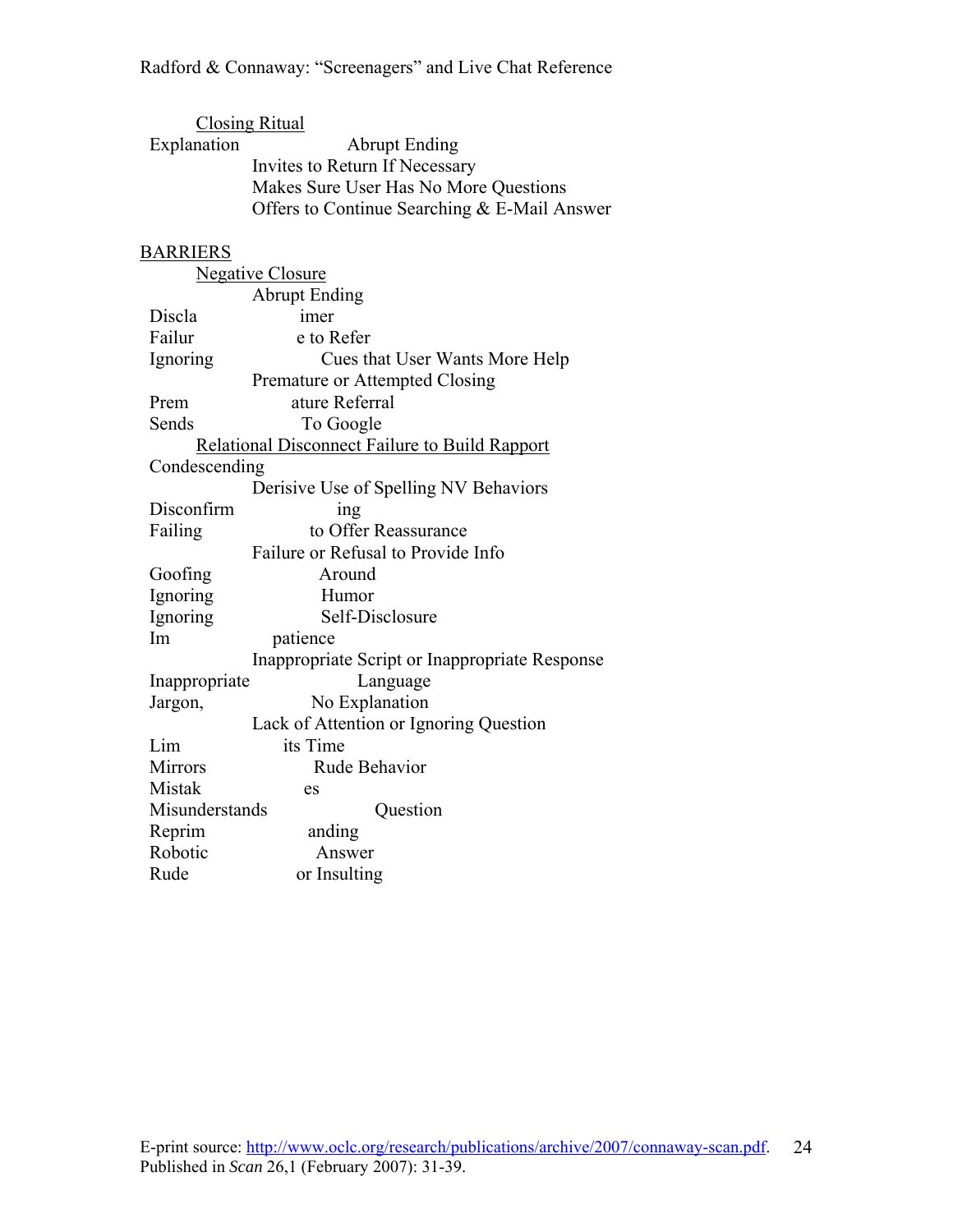## **Appendix C – Sample Transcript with Relational Facilitators "Mathematics in the Islamic Empire"**

| 1              | U  | i need a good website about the accomplishments of mathrmatics during the islamic<br>empire                                                                                                                                            |
|----------------|----|----------------------------------------------------------------------------------------------------------------------------------------------------------------------------------------------------------------------------------------|
| $\overline{2}$ | L  | [A librarian will be with you in about a minute.]                                                                                                                                                                                      |
| 3              | L  | [A librarian has joined the session.]                                                                                                                                                                                                  |
| $\overline{4}$ | L  | [You have been conferenced with MD]                                                                                                                                                                                                    |
| 5              | L  | (Name) welcome to (service name) I'm looking at your question right now; it will be<br>just a moment.                                                                                                                                  |
| 6              | L  | Hi (name) - sorry about the delay there. This is (name), a librarian in Baltimore<br>County                                                                                                                                            |
| $\overline{7}$ | U  | ok                                                                                                                                                                                                                                     |
| 8              | L  | Okay, we should be able to find something on that topic. Math and Islam. Just a<br>minute or two while I search. Please let me know if there's anything specific in this<br>area that you're looking for, okay?                        |
| 9              | U  | i don;t care about the delay i have plenty of time                                                                                                                                                                                     |
| 10             | L  | Thanks for understanding. We just had a very busy spell on the service and I just<br>finished up another call. Let's see searching now.                                                                                                |
| 11             | U  | i just need any certan mathematicians or the accomplishments of mathematics<br>during the islamic Empire                                                                                                                               |
| 12             | L  | Okay, to start I'm going to send you an article linked from the Math Forum:                                                                                                                                                            |
| 13             | L  | [Page sent]                                                                                                                                                                                                                            |
| 14             | L  | It should show on your screen in just a few seconds. Are you able to see it? the title<br>is Arabic mathematics : forgotten brilliance?                                                                                                |
| 15             | U  | thank you very much                                                                                                                                                                                                                    |
| 16             | L  | Great - glad you can see it! There was one other article - did you want me to send it<br>to you, or are you okay with just this one?                                                                                                   |
| 17             | U  | yes plaese                                                                                                                                                                                                                             |
| 18             | L  | Okay, just a sec.                                                                                                                                                                                                                      |
| 19             | L  | [Page sent]                                                                                                                                                                                                                            |
| 20             | U  | i spelled please wrong                                                                                                                                                                                                                 |
| 21             | L  | The title of this 2nd page I just sent was, "The Arabic numeral system"                                                                                                                                                                |
| 22             | U  | thank you                                                                                                                                                                                                                              |
| $\frac{23}{1}$ | ▏L | No problem on the spelling. :) Typing this fast it's giong to happen.                                                                                                                                                                  |
| 24             | Г  | *going*                                                                                                                                                                                                                                |
| <b>25</b>      | L  | Okay, what do you think? Will these answer your questions?                                                                                                                                                                             |
| 26             | U  | yes thank you                                                                                                                                                                                                                          |
| 27             | L  | Great! Please do write us back if you need anything else.                                                                                                                                                                              |
| 28             | L  | Thank you for using name service! If you have any further questions, please contact<br>us again. If you provided an e-mail address, you should receive a full transcript in a<br>few minutes. You may click the "End Call" button now. |

## **(Note: U=User, L=Librarian)**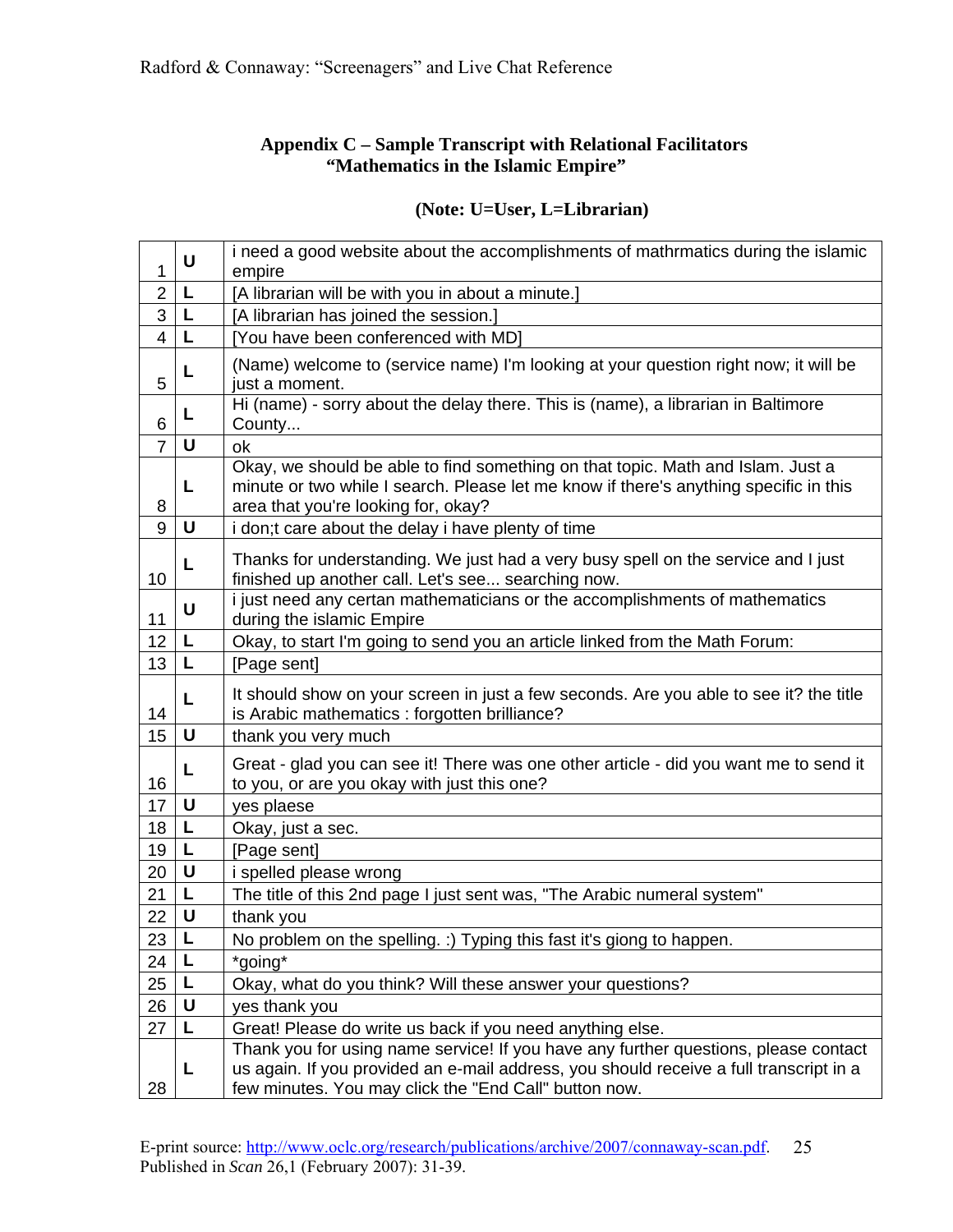| 29 | l U | i am doing a history reseach project and i am having trouble finding things                                                                                                                                                                |
|----|-----|--------------------------------------------------------------------------------------------------------------------------------------------------------------------------------------------------------------------------------------------|
| 30 | -U  | [patron - has disconnected]                                                                                                                                                                                                                |
| 31 |     | i am doing a history reseach project and i am having trouble finding things                                                                                                                                                                |
| 32 |     | Oh, well if you need any more detailed info, the subscription databases available<br>through the Harford County home page should help. Let me know if you'd like any<br>assisitance in that area.                                          |
| 33 |     | [Thank you for using (service name!) If you have any further questions, please<br>contact us again. If you provided an e-mail address, you should receive a full<br>transcript in a few minutes. You may click the "End Call" button now.] |
| 34 |     | Note to staff: COMP [user has closed this session]                                                                                                                                                                                         |

## **Discussion of Relational Facilitators in "Mathematics in the Islamic Empire" Transcript**

The above example of a positive interaction demonstrates a positive interaction between a librarian and user, with many examples of relational facilitators. Deference, for example, is shown by the librarian in several places. Immediately as the librarian greets the user, an apology is offered for the delay in responding to the user's query (line 6). Later in the transcript, the librarian thanks the user for being patient (line 10) and shares enthusiastic comments with the user (line 16). Another excellent example that highlights a relational facilitator in action is where the librarian reassures the user after a mistake in typing is noted (lines 20 and 23) and crowns the reassurance with a smiley face emoticon. The user demonstrates deference in return by in repeated use of polite expressions and thanks (lines 15, 17, 22,  $\&$  26). In line 25 the librarian is again deferential to the user in seeking feedback and approval. The librarian shows kindness, encouragement (line 23) and enthusiasm (line 27) to the user, all of which are relational facilitators which build rapport Lastly, even after the user logs off the librarian continues the positive interaction by inviting the user to return to use the service if further help is needed (lines  $32 \& 33$ ).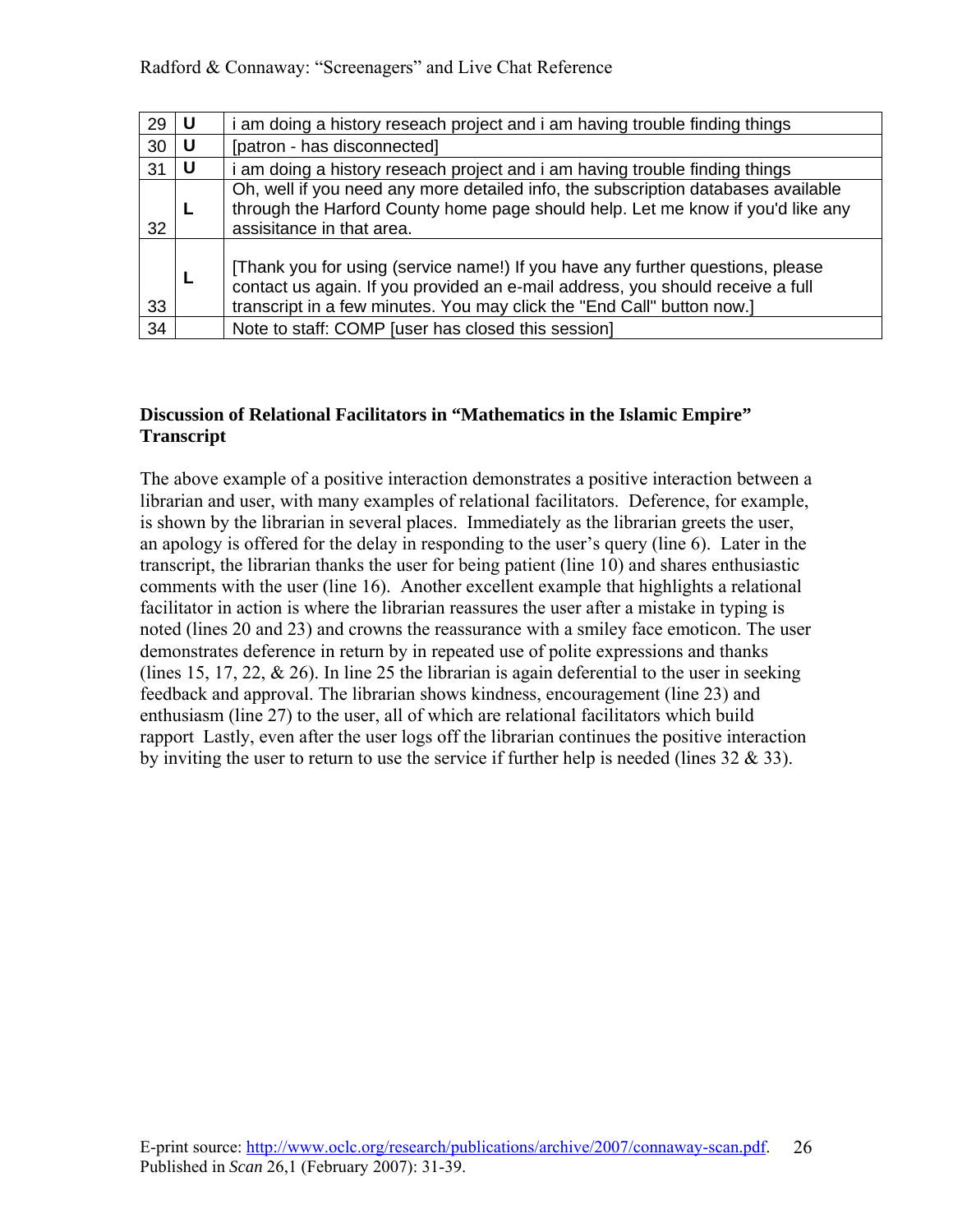## **Appendix D –Sample Transcript with Relational Barriers "Physics"**

## **(Note: U=User, L=Librarian)**

| 1              | U | Physics                                                                                |
|----------------|---|----------------------------------------------------------------------------------------|
| $\overline{2}$ |   | [Please hold for the next available librarian. If you would like a transcript of this  |
|                |   | session emailed to you, please type your full email address now.]                      |
| 3              |   | [A librarian has joined the session.]                                                  |
| $\overline{4}$ |   | $U$ when you drive forward in a bumper car at high speed and then you slam into the    |
|                |   | car in front of you, you find yourself thrown forward in your car. Which way is ur car |
|                |   | accelerating?                                                                          |
| 5              |   | thank you for holding I was working with another patron.                               |
| 6              |   | Is this a homework question.                                                           |
| $\overline{7}$ |   | I'm not an expert on driving so I really can't answer that.                            |
| 8              | U | can u find a website or something                                                      |
| 9              |   | I'm not sure what you are asking.                                                      |
| 10             | U | when you drive forward in a bumper car at high speed and then you slam into the        |
|                |   | car in front of you, you find yourself thrown forward in your car. Which way is ur car |
|                |   | accelerating?                                                                          |
| 11             | U |                                                                                        |
| 12             | U | hello?                                                                                 |
| 13             |   | Is this a homework a homework assignment. what subject is it.                          |
| 14             |   | I really don't understand how I can answer that for you.                               |
| 15             | U | can i hav another librarian                                                            |
|                |   |                                                                                        |
| 16             |   | The information you gave you me does not help me find any resources to help you.       |
| 17             |   | What do you mean by which way is your car accerlaerating. Are you sure thats what      |
|                |   | your assignment asks.                                                                  |
| 18             | U | yes                                                                                    |
| 19             |   | What subject is this question from?                                                    |
| 20             | U | physics                                                                                |
| 21             |   | Okay just one moment.                                                                  |
| 22             |   | [Page_sent]                                                                            |
| 23             |   | This is one site that may help.                                                        |
|                |   |                                                                                        |
| 24             |   | $L$ [Page sent]                                                                        |
| 25             |   | [Page sent - LeapStart Learning Table. Learning Starts Here!]                          |
| 26             |   | this is another site that youmay try forhelp.                                          |
| 27             |   | When we disconnect youwill have these links in a transcript.                           |
| 28             |   | [Page sent]                                                                            |
| 29             |   | This site looks to be very helpful.                                                    |
| 30             |   | [Page sent - The Physics Classroom]                                                    |
| 31             |   | [Page sent - The Physics Classroom]                                                    |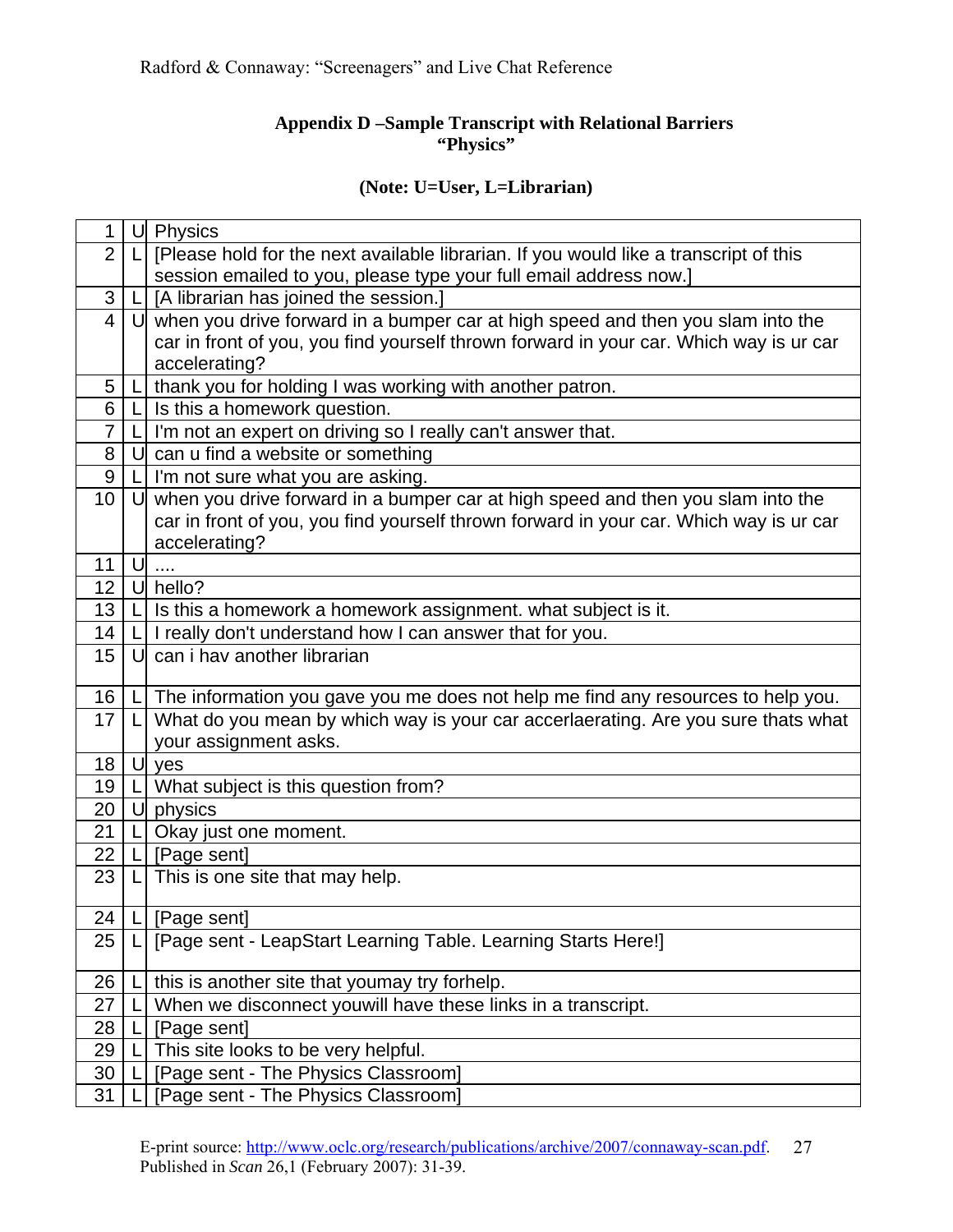| 32 |    | [Page sent - The Physics Classroom]                                            |
|----|----|--------------------------------------------------------------------------------|
| 33 |    | this isn't helpful                                                             |
| 34 |    | Well I really don't have any other resources that can assit you.               |
| 35 |    | [Page sent - The Physics Classroom]                                            |
| 36 |    | I cannot answer the question for you, I don't have the physics knowledge.      |
| 37 |    | Maybe you will need to ask your instructor for a clear understanding.          |
| 38 |    | [Page sent - The Physics Classroom]                                            |
| 39 |    | do u kno ne1 who does                                                          |
| 40 |    | [Page sent - The Physics Classroom]                                            |
| 41 | Ul | Sorry I do not.                                                                |
| 42 |    | ok                                                                             |
| 43 |    | I have a few patron that I ned to assist.                                      |
| 44 | UL | ok bye                                                                         |
| 45 |    | [Thank you for using (service name)! If you have any further questions, please |
|    |    | contact us again.]                                                             |
| 46 |    | Note to staff: COMP [user has closed this session]                             |

#### **Discussion of Relational Barriers in "Physics" Transcript**

The above transcript demonstrates a negative interaction between a librarian and user with multiple examples of relational barriers. The user initiates the chat session by providing the subject area for the inquiry: "Physics." However, this primary piece of information is not attended to by the librarian who twice later asks the user to disclose this information again (see lines 13 and 20). While the librarian could have asked probing questions or performed a query negotiation at any moment during this encounter, no attempt was made to clarify the user's question other than asking about the subject and asking if this is a homework assignment (lines 6 and 13). Other examples of relational barriers include several occasions when the librarian avoids assisting the user and offers disclaimers (see lines 7, 34 and 36) including lack of subject knowledge. It becomes evident that the user is dissatisfied with the assistance from this particular librarian when he/she asks if another librarian can assist (line 15) and again when the user provides feedback that the web resources pushed to his/her desktop are not helpful (line 33). The librarian uses a negative closure strategy in attempting to refer user back to their teacher (line 37). In line 39 when the user asks if the librarian knows anyone (ne1) else who can help, the user is asking for a referral, but the librarian refuses to provide one (line 41). As a final rebuff, the librarian provides an excuse to leave and limits the time by saying he/she had other patrons to assist (line 43).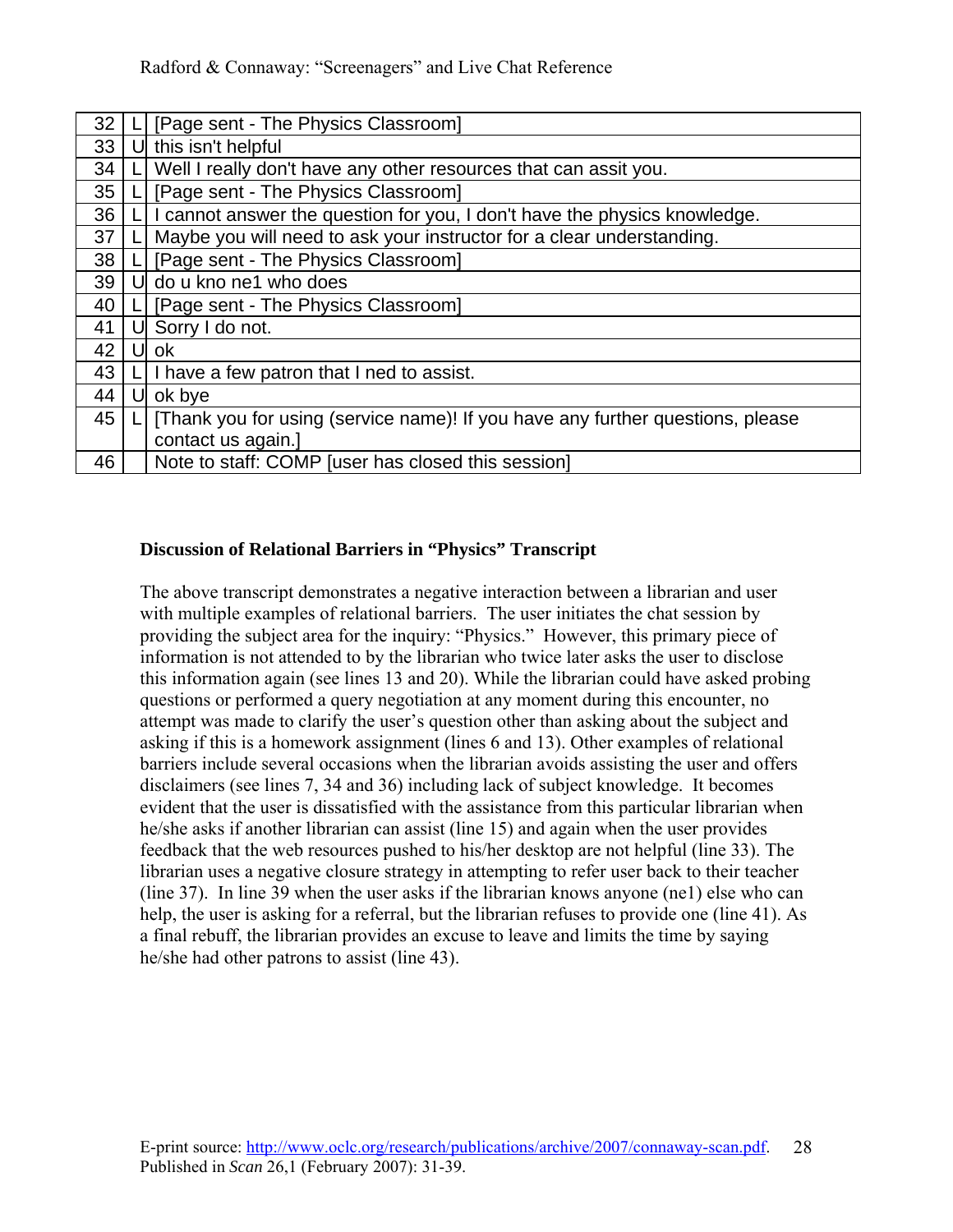## **References**

- Agosto, D.E., & Hughes-Hassell, S. (2005). People, places, and questions: An investigation of the everyday life information-seeking behaviors of urban young adults. *Library and Information Science Research*, *27*, 141-163.
- Agosto, D. E., & Hughes-Hassell, S. (2006). Toward a model of the everyday life information needs of urban teenagers, part 1: Theoretical model. *Journal of the American Society for Information Science and Technology, 57*(10), 1394-1403.
- Arnold, J. & Kaske, N. (2005). Evaluating the quality of a chat service. *portal: Libraries and the Academy, 5*(2), pp. 177-193.
- Braun, L. W. (2002). *Teens.library: Developing Internet services for young adults*. Chicago: American Library Association.
- Carter, K. A. (2003). Type me how you feel: Quasi-nonverbal cues in computer-mediated communication. Etc, 60 (1), 29-39.
- Carter, D. S. & Janes, J. (2002). Unobtrusive data analysis of digital reference questions and service at the Internet Public Library: An exploratory study. Library Trends, 49(2), 251-265.
- Connaway, L.S. & Prabha, C. (Forthcoming). Identifying serials user's needs: Preliminary analysis of focus group and semi-structured interviews at colleges and universities*. Serials Librarian.*
- Dewdney, P. & Ross, C. S. (winter, 1994). Flying a light aircraft: Reference service evaluation from the user's viewpoint. *RQ., 34*(2), 217-230.
- Fagan, J. C. & Desai, C. M. (2003). Communication strategies for instant messaging and chat reference services. In B. Katz (Ed.). *Digital reference services* (pp. 121-156). Binghamton, NY: Haworth Information Press.
- Foley, M. (2002). Instant messaging reference in an academic library: A case study. College and Research Libraries, 63(1), 36-45.
- Gerhardt, P. (2004, September 7). Homework problems? Help is a click away. *Washington Post,* p. C08.
- Glaser, B. G. & Strauss, a. L. (1967). *The discovery of grounded theory: Strategies for qualitative research.* Hawthorne, NY: Aldine de Gruyter.
- Goffman, E. (1967). *Interaction ritual, essays on face-to-face behavior.* Garden City, New York: Doubleday.
- Goffman, E. (1959). *The presentation of self in everyday life.* Garden City, NY: Doubleday Anchor.
- Gross, M. & McClure, C. (2001). Assessing quality in digital reference services: Overview of key literature on digital reference. Information Use Management and Policy Institute, Florida State University. [Retrieved on November 3, 2006 from: [http://dlis.dos.state.](http://dlis.dos.state/)fl.us/bld/Research\_Office/VRDphaseII.LitReview.doc]
- Hallam, G. & Partridge, H. (2006). Evidence based library and information practice: Whose responsibility is it anyway? *Evidence Based Library and Information Practice 2006, 1*(3). [Retrieved on November 3, 2006 from http://ejournals.library.ualberta.ca/index.php/EBLIP/article/view/107/145]
- Hempel, J. (2005, December 12). The Myspace generation: They live online. They buy online. They play online. Their power is growing. *Business Week,* p. 86.
- Janes, J. (fall 2002). Live reference: Too much too fast? *NetConnect*, 12-14.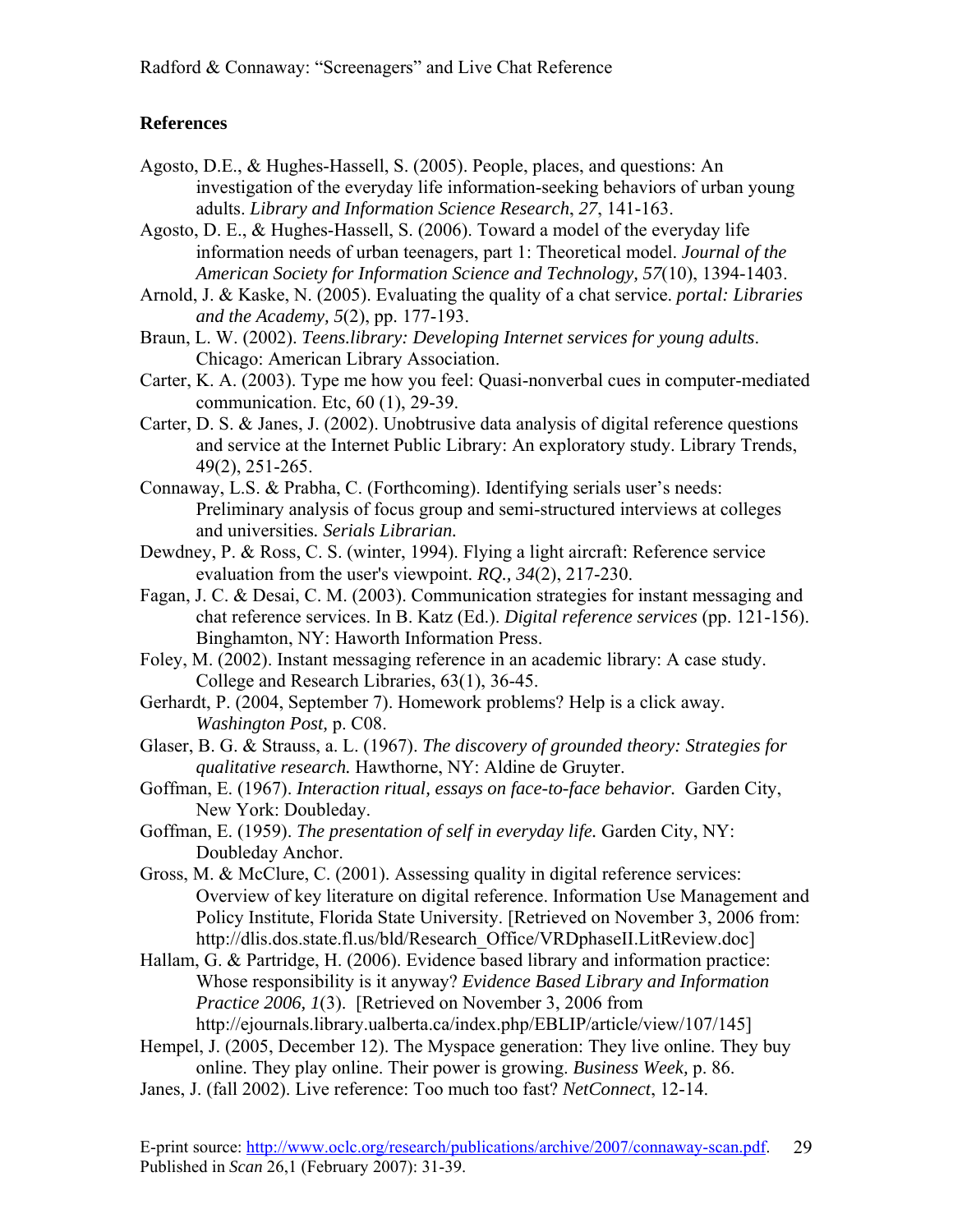- Janes, J. & Mon, L. (2004). The thank you study: User satisfaction with digital reference. Presented at the ALISE Conference, San Diego, CA, January 6-9, 2004.
- Kaske, N., & Arnold, J. (2002). An unobtrusive evaluation of online real time library reference services. American Library Association, Annual Conference, Atlanta, GA, June 15, 2002. [Retrieved on November 3, 2006 from: [http://www.lib.umd.edu/groups /digref/kaskearnoldunobtrusive.html\]](http://www.lib.umd.edu/groups%20/digref/kaskearnoldunobtrusive.html)
- Kuhlthau, C. C. (2004). *Seeking meaning: A process approach to library and information services*, (2nd Ed.). Westport, CT: Libraries Unlimited.
- Lincoln, Y. & Guba, E. (1985). *Naturalistic inquiry.* Newbury Park, CA: Sage.
- Lippincott, J. (2005). Net Generation students and libraries. In D. G. Oblinger, and J. L. Oblinger, (Eds.), *Educating the Net Generation*. Educause. [Retrieved on November 3, 2006 from:

[http://www.educause.edu/content.asp?PAGE\\_ID=5989&bhcp=1](http://www.educause.edu/content.asp?PAGE_ID=5989&bhcp=1)]

- Metz, C., Clyman, J., & Todd, M. (November 11, 2003). IM everywhere. PC Magazine, 22(20), 128-136).
- Mon, L. (2006). *User perspectives on satisfaction with digital reference services.* Unpublished Doctoral Dissertation, University of Washington.
- Nilsen, K. (2004). The library visit study: User experiences at the virtual reference desk. Information Research, 9(2) paper 171. [Retrieved on November 3, 2006 from http://InformationR.net/ir/9-2/paper171.html]
- Oblinger, D.G. & Oblinger, J. L. (Spring 2006). Is it age or IT: First steps toward understanding the Net Generation. *CSLA Journal, 29*(2), 8-16.
- Oblinger, D.G. & Oblinger, J. L. (2005). (Eds.), *Educating the Net Generation*. Educause. [Retrieved on November 3, 2006 from: [http://www.educause.edu/content.asp?PAGE\\_ID=5989&bhcp=1](http://www.educause.edu/content.asp?PAGE_ID=5989&bhcp=1)]
- Prabha, C., Connaway, L.S., Olszewski, L. & Jenkins, L. (Forthcoming). What is enough? Satisficing information needs*. Journal of Documentation.*
- QSR NVivo 7. [Computer Software]. 2003-2006. Doncaster, Australia: QSR International Pty Ltd. [http://www.qsrinternational.com/index.htm]
- Radford, M. L. (June, 2006a). Encountering virtual users: A qualitative investigation of interpersonal communication in chat reference. *Journal of the American Society for Information Science and Technology. 57*(8), 1046-1059.
- Radford, M. L. (2006b). The critical incident technique and the qualitative evaluation of the Connecting Libraries and Schools Project. *Library Trends. 54*(1), 46-64.
- Radford, M. L. (2006c). Investigating interpersonal communication in chat reference: Dealing with impatient users and rude encounters. In R. David Lankes, Eileen Abels, Marilyn White and Saira N. Haque. (Eds.) *The Virtual Reference Desk: Creating a Reference Future*, pp. 23-46. NY: Neal-Schuman Publishers.
- Radford, M. L. (2003). *In synch? Evaluating chat reference transcripts.* Presented at the Virtual Reference Desk 5<sup>th</sup> Annual Digital Reference Conference, San Antonio, TX, November 17-18, 2003.
- Radford, M. L. (1999). The reference encounter: Interpersonal communication in the academic library. Chicago: ACRL, A Division of the American Library Association.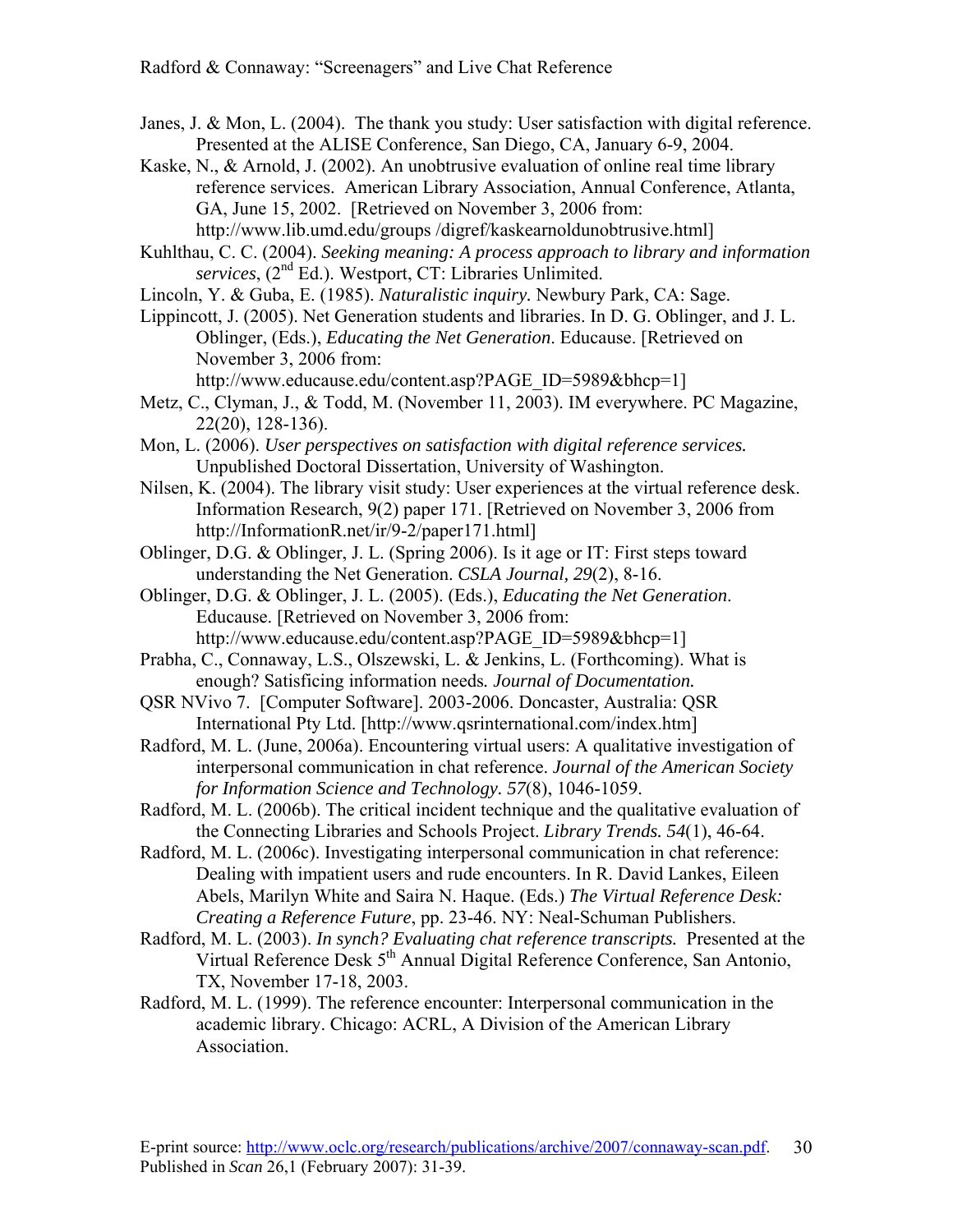- Radford, M. L. (spring 1998). Approach or avoidance? The role of nonverbal communication in the academic library user's decision to initiate a reference encounter. Library Trends, 46(4), 699-717.
- Radford, M. L. (1993). Relational aspects of reference interactions: A qualitative investigation of the perceptions of users and librarians in the academic library. Unpublished doctoral dissertation, Rutgers, The State University of New Jersey. DAI A54/07, 2368.
- Radford, M. L., Barnes, S. B., & Barr, L. (2006). *Web Research: Selecting, Evaluating,*  and Citing. (2<sup>nd</sup> ed.). Boston: Allyn and Bacon Publishers.
- Radford, M. L. & Radford, G. P. (July, 1997). Power, knowledge, and fear: Feminism, Foucault and the stereotype of the female librarian. *The Library Quarterly, 67*(3), 250-266.
- Rezabek, L.L. & Cochenour, J.J. (1998). Visual cues in computer-mediated communication: Supplementing text with emoticons. Journal of Visual Literacy, 18, 201-215.
- Rice, R. E., & Love, G. (1987). Electronic Emotion: Socio-emotional content in a computer-mediated communication network. Communication Research, 14(1), 85-108.
- Ross, C. S., & Dewdney, P. (winter, 1998). Negative closure: Strategies and counterstrategies in the reference transaction. *RUSQ, 38*(2), 151-163.
- Ruppel, M. & Fagan, J.C. (2002). Instant messaging reference: Users' evaluation of library chat. Reference Services Review, 30(3), 183-197. [Retrieved on November 3, 2006 from [http://www.lib.siu.edu/~jfagan/papers/imref.html](http://www.lib.siu.edu/%7Ejfagan/papers/imref.html)]
- Rushkoff, D. (1996). *Playing the future: What we can learn from digital kids*. NY: Harper Collins.
- Schacter, J., Chung, G. & Dorr, A. (July 1998). [Children's internet searching on complex](javascript:__doLinkPostBack()  [problems: Performance and process analyses.](javascript:__doLinkPostBack() *Journal of the American Society for Information Science*, *49* (9), 840-849.
- Sloan, B., ed. (2004). Digital reference services: bibliography. [Retrieved on November 3, 2006 from [http://alexia.lis.uiuc.edu/~b-sloan/digiref.html](http://alexia.lis.uiuc.edu/%7Eb-sloan/digiref.html)]
- Sweeney, R. (2006). Millennial behaviors and demographics. [Retrieved on November 3, 2006 from: [http://www.library.njit.edu/staff-](http://www.library.njit.edu/staff-folders/sweeney/Millennials/Millennial-Behaviors-August-14-2006.doc)

[folders/sweeney/Millennials/Millennial-Behaviors-August-14-2006.doc\]](http://www.library.njit.edu/staff-folders/sweeney/Millennials/Millennial-Behaviors-August-14-2006.doc)

- Tenopir, C. (November 2004). Rethinking virtual reference. *Library Journal*, *129*(18), p. 34.
- Valenza, J. K. (2006). They might be gurus. *Teacher Librarian, 34*(1), 18-26.
- Watzlawick, P., Beavin, J. & Jackson, D.D. (1967). *Pragmatics of human communication*. NY: Norton.
- Walther, J. B. (1992). Interpersonal effects in computer-mediated interaction: A relational perspective. Communication Research, 19(1), 52-90.
- Walther, J.B. (1994). Anticipated ongoing interaction versus channel effects on relational communication in computer-mediated interaction. Human Communication Research, 20, 473-501.